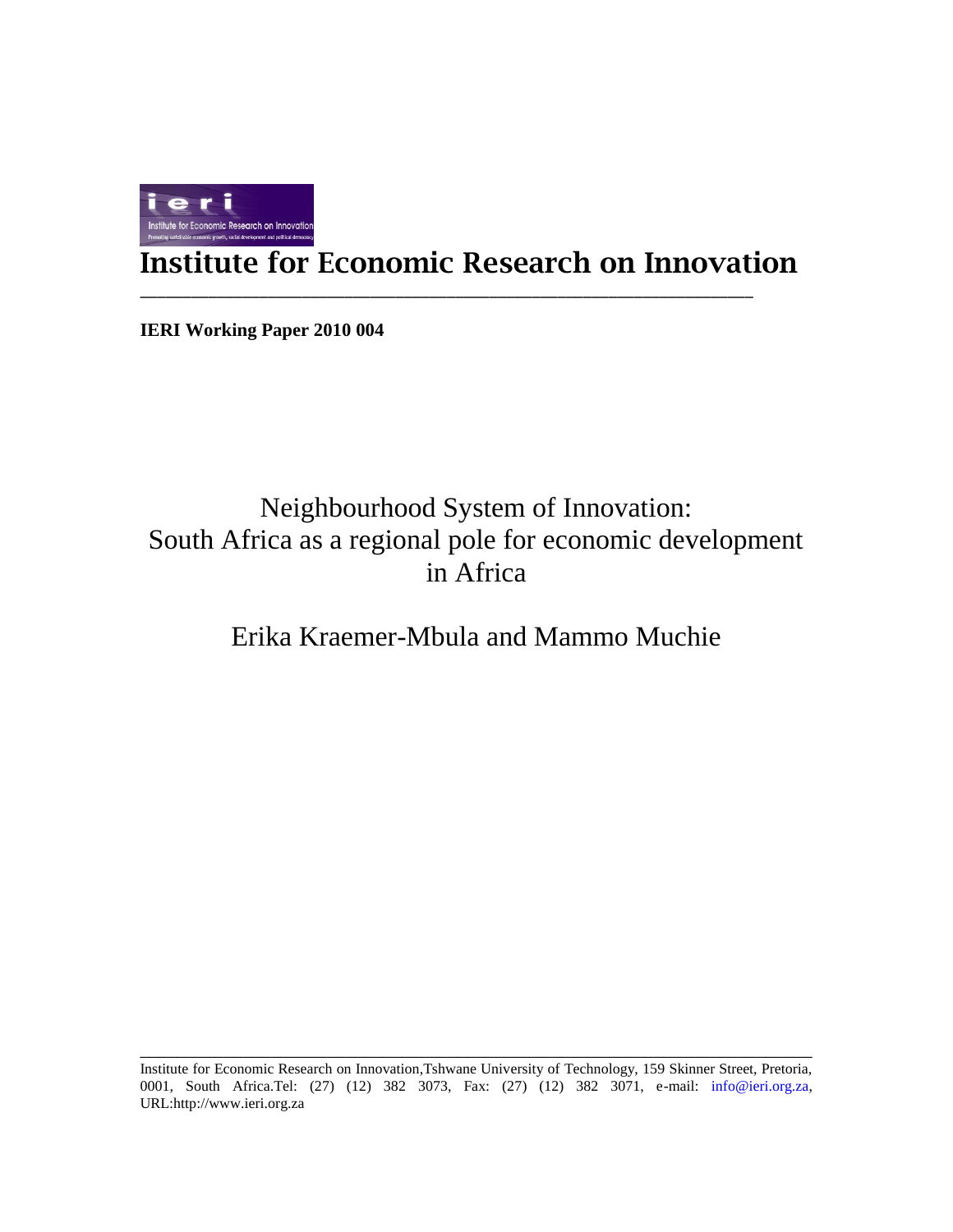#### **Neighbourhood System of Innovation: South Africa as a regional pole for economic development in Africa**

#### **Erika Kraemer-Mbula and Mammo Muchie**

#### **1. Introduction**

The innovation systems literature has provided a useful framework to analyse the linkages of firms and other organisations with both domestic and foreign actors. Although the concept of innovation systems was originally developed at the national level (Freeman, 1982; Nelson & Winter, 1982; Lundvall, 1985; Nelson, 1988, etc), the literature has expanded rapidly over the years. Since its origins innovation systems have been defined at different levels. National, regional, local, sectoral and technological systems of innovation now constituted alternative units of analysis to better understand the processes of creation, diffusion and use of knowledge. These different views, rather than conflicting, tend to complement each other and depend on the attributed boundaries to the system subject of analysis.

This paper proposes that the reciprocal interaction between regional economic poles within the developing regions can be studied by employing systems of innovation perspective. The application of the systems of innovation perspective serves as a window to explore the quality of interactions in economic, education, productive activities and institutions. The importance of the regional dimension in stimulating the innovation capability and competitiveness of firms and regions has been examined by many authors (Asheim et al., 2003: Cooke, 2003, Wolfe, 2003, Isaksen, 2002, Malmberg and Maskell, 2002). The regional dimension is acquiring more relevance as the interactions between actors within the region become more intense. In the context of Africa, for example, the emergence of South Africa as an economic outlier in the region has created new challenges both opportunities and dangers for the rest of Africa. This paper suggests that a systems" of innovation perspective might be useful to examine how South Africa, as a regional pole in Africa, interacts with the region by sharing knowledge, learning and capacity building.

#### IERI Working Paper ISSN 2070-5387

\_\_\_\_\_\_\_\_\_\_\_\_\_\_\_\_\_\_\_\_\_\_\_\_\_\_\_\_\_\_\_\_\_\_\_\_\_\_\_\_\_\_\_\_\_\_\_\_\_

*IERI Working Papers are intended to disseminate preliminary results of research carried out at the institute to attract comments. The views expressed in these papers are those of the authors and do not necessarily reflect the views of IERI or it individual member.*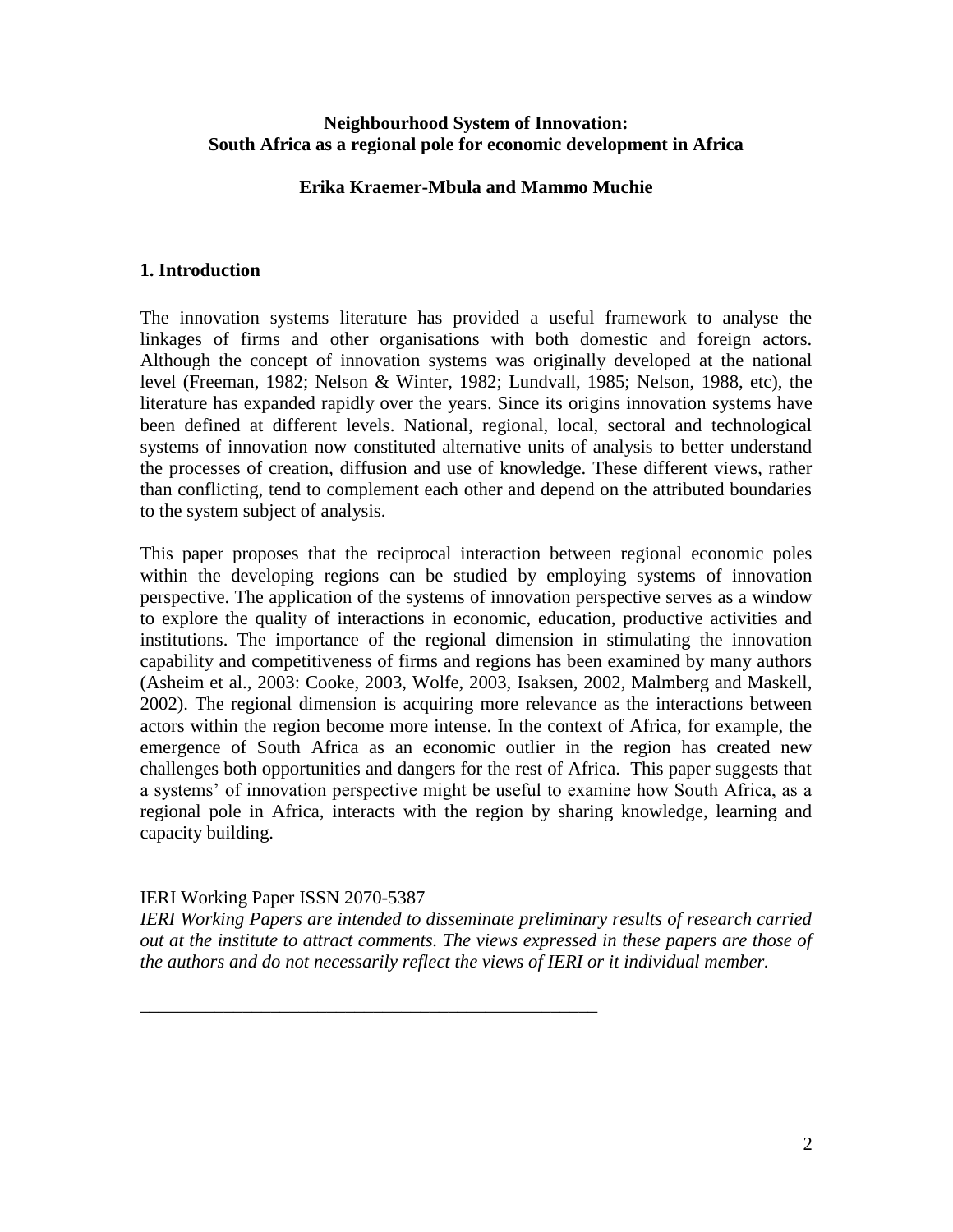The system of innovation perspective is likely to expose the type of connections and interactions that take place: active or passive (Viotti, 2001). If the interactions take place on the basis of static comparative advantage where the economies in the region transact what they already produce, then the relationship is likely to be non-dynamic and nontransformative (passive). If the interaction takes place with economic linkages where the interaction promotes learning, innovative productive exchange, facilitate value added manufactures and service exchanges, then the relationship is likely to be transformative and is more likely to include developmental features (active).

South Africa's economy, as a major player in sub-Saharan Africa, is often seen as a potential growth engine for the continent. South Africa"s growth is believed to have a significant impact on the growth of other African countries, particularly its most immediate Southern African neighbours. Increasing trade partnerships, political collaboration, business linkages and mobility of people, point in this direction. However, the degree of penetration and the nature of the impact have not yet been largely examined in the literature, partly due perhaps to the complexity and wide range of factors that can be taken into consideration.

South Africa is not only the largest economy in Africa but also the most technologically advanced. The innovation system in South Africa has evolved extensively, especially since the mid 1990s. In a relatively short period of time, South Africa has managed to frame numerous policies and institutions to accelerate domestic innovation and technology development as well as improve the absorption of imported technologies. Unfortunately this is not the case for most African countries, where adequate systems of innovation are still at an early stage of development. Therefore, the impact of South Africa"s innovation system in other African countries needs to be taken into consideration. Technologies cross national boundaries through many channels, ranging from traded products to information provided by foreign buyers and suppliers, mobility of skilled labour, informal contacts and different forms of investment abroad. Growing trade relationships and investment portfolio of South Africa in the rest of Africa could thus have an effect on the financial and technological linkages with its African partners.

In a similar fashion, South Africa"s leadership role in African political partnerships and economics agreements could serve as a platform for collaboration in the establishment and harmonization of innovation systems. Nevertheless, despite the great support that South Africa has received from the international community (mainly from industrialised countries), the "emerging power" of South Africa in an African context has raised voices of scepticism in the acceptance of its leadership in the continent. The extent of the impact during the last decades needs to be carefully measured according to South Africa"s particular history. During the pre-1994 apartheid South Africa"s economic and political presence in Africa (and the rest of the world) was limited by a period of sanctions. Therefore "real" impact can only be examined after the mid 1990"s.

This chapter tackles with these issues, examining a variety of factors related to South African economic and innovation systems as well as their dynamics, detecting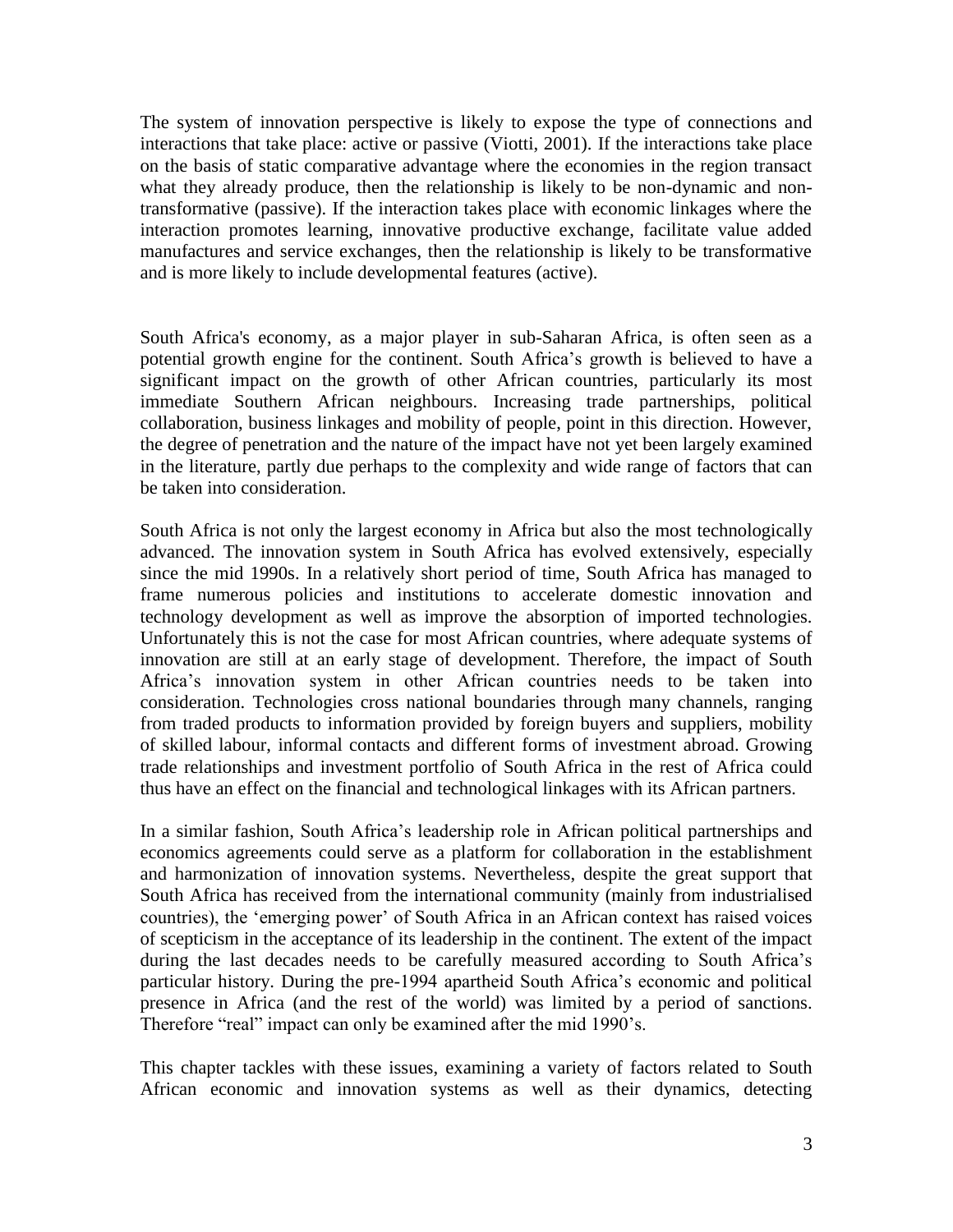opportunities and major future threats for other African economies. In the view of increasing socio-economic interactions within developing regions, this issue requires particular attention in research studies.

#### **2. South Africa and African economies**

South Africa is going through a unique journey of socio-economic change that followed the key political developments taking place since the mid 1990s. The end of apartheid and the arrival of democracy in 1994 placed the country in the global economy without the constraints of sanctions and other barriers to trade. However, since then, the hunt for economic growth has come along the need to tackle fundamental issues such as wide economic divide between ethnic groups, endemic unemployment, soaring rates of prevalence of HIV/Aids and chronic poverty.

The coexistence of these two economic domains in South Africa – one fast expanding and one sluggish – has been named as the "first" and "second" economies. The "first economy" represents the modern and growing economy of South Africa which, increasingly integrated in the global markets, produces the bulk of the national wealth. The "second economy" includes the majority of poor rural and urban population; it is structurally disconnected from both the first and the global economies, and constrained by poverty and marginalisation (Mbeki,  $2003^1$ ; Aliber et al, 2005).

The South African innovation system (as well as economy and society) are bifurcated. Despite being disarticulated, unequal and racially skewed, South Africa's existing base on science, technology and innovation is the largest in Africa, and actively interacts with the rest of the continent.

#### *2.1.South Africa as the largest economy in Africa*

South Africa is at the forefront of African economies in many socio-economic aspects. Representing only 6.3% of the total population in the continent, its GDP constitutes 40% of the African total product (see Figure 1). South Africa and the rest of the Southern Africa region (named as SADC in reference to the trade agreement explained below)<sup>2</sup>, together with Nigeria (the second largest economy in Africa) comprised three quarters of the GDP in the continent in 2006. As shown in the figure 1 below, the share has increased over time in the case of South Africa and Nigeria"s individual contributions to the total product. Growing concentration of GDP in larger African economies and the resulting

<sup>1</sup> Address by President Thabo Mbeki to the National Council of Provinces.

<sup>&</sup>lt;sup>2</sup> The Southern Africa Development Community (SADC); SADC Trade Protocol came into effect by the end of 2000. The overall objective was to effectively establish by 2012 a free trade area with a group of Southern African countries. SADC member states include: Angola, Botswana, Democratic Republic of Congo (DRC), Lesotho, Madagascar, Malawi, Mauritius, Mozambique, Namibia, Seychelles, South Africa, Swaziland, Tanzania, Zambia and Zimbabwe.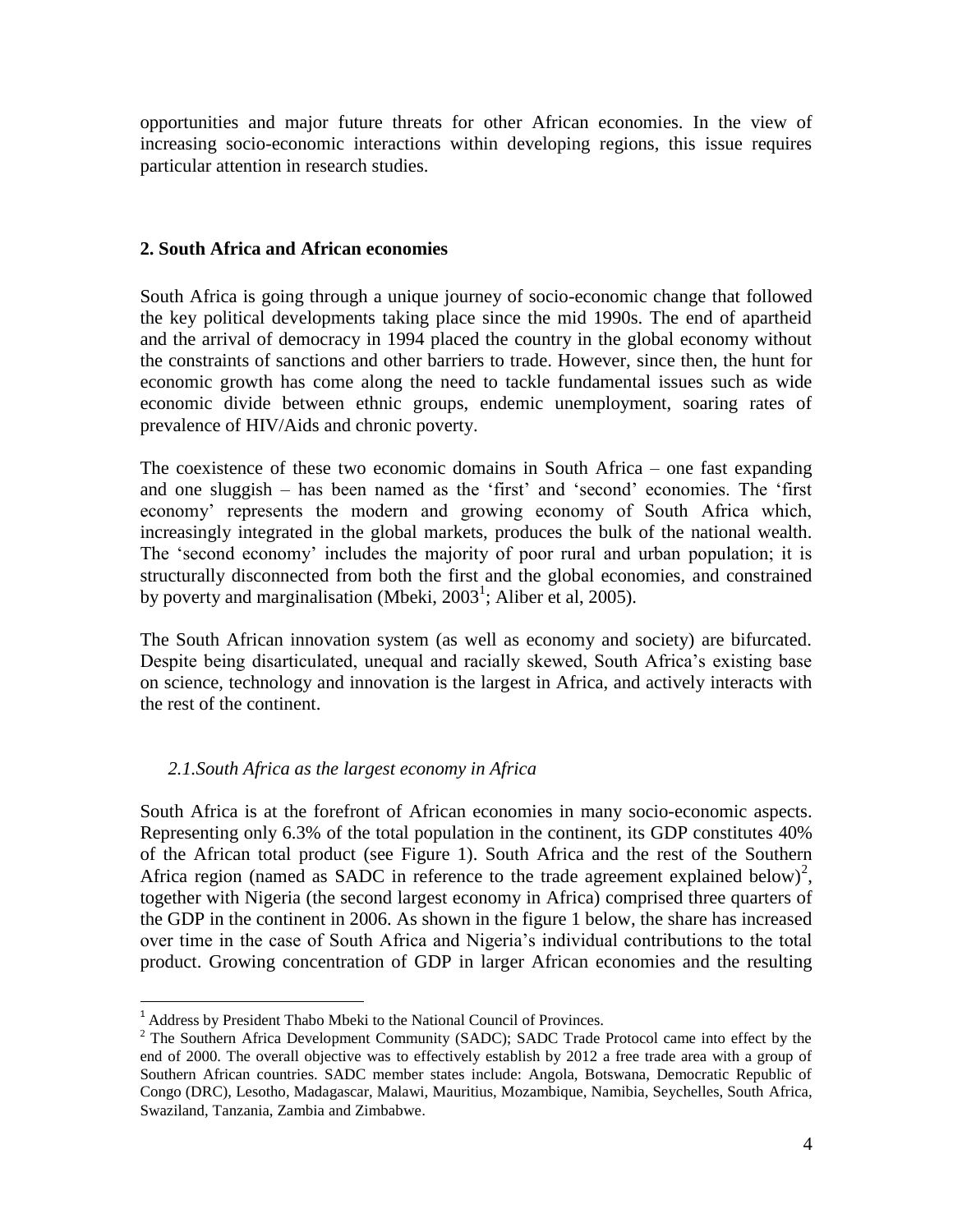decline in participation from the rest of Africa<sup>3</sup> can be easily read as a sign of growing polarisation within the continent. In Southern Africa, South Africa holds over 70% of the regional GDP while the other 14 SADC nations share the balance.



Figure 1: Share of African GDP (2002 and 2006)

Source: Calculated by authors from IMF World Economic Outlook (2008)

The growing share of South Africa in terms of economic wealth seems to be positively related to the improvement of industrial competitiveness, captured below by the outstanding performance in manufacturing value added in comparison to the rest of the continent- and also opposite to Nigeria, an oil-producer.



Figure 2: Share of African MVA

Source: Calculated by authors from World Development Indicators (2008)

 $\overline{a}$  $3$  Comprising 37 countries, excluding SADC countries.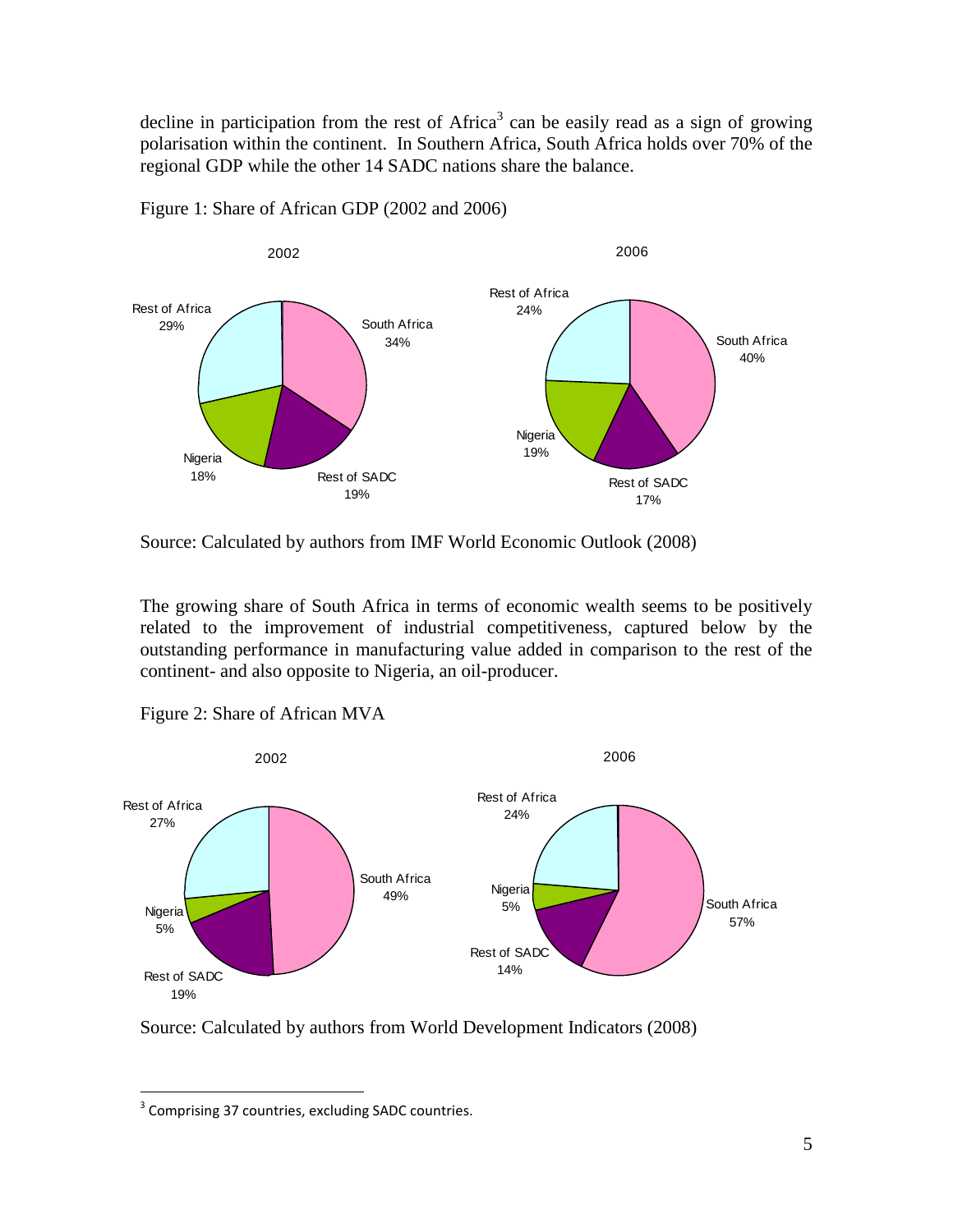In relation to exports, South Africa also takes a leading role in the continent, representing in 2006 about 30% of the African total exports – see table 1. The exports of goods and services have increased rapidly since South Africa's opening to the global scenery, accelerating since 2002. Not only total exports have expanded in absolute terms but, in relation to the rest of Africa, South Africa has increased the "technological content" of it exports – it represented a 79% of Africa"s manufactured exports and 61% of technology intensive exports in 2006. However, a time perspective also indicates that South Africa"s technological advantage in the continent might be challenged in the longer run, since the rest of Africa is gradually increasing the sophistication of its exports – high-tech exports from the rest of Africa have increased from 20% to 39% of the African total during the period 2002-2006.

Table 1: Share of African exports

|                               | <b>South Africa</b> |      | <b>Rest of Africa</b> |      |
|-------------------------------|---------------------|------|-----------------------|------|
|                               | 2002                | 2006 | 2002                  | 2006 |
| Exports of goods and services | 32%                 | 28%  | 68%                   | 72%  |
| <b>Manufactured Exports</b>   | 62%                 | 79%  | 38%                   | 21%  |
| Commercial services exports   | 30%                 | 47%  | 70%                   | 53%  |
| High-tech exports             | 80%                 | 61%  | 20%                   | 39%  |

Sources: Figures on exports of goods and services calculated from the World Development Indicators (2008), manufactured exports and high-tech exports calculated from COMTRADE database.

The overall path of South Africa"s economic growth is visible in the sustained high rates of GDP growth especially since  $2001$ , almost reaching the government's target of a  $6\%$ annual growth rate  $(AsgiSA, 2007)^4$ .

Figure 3: South African GDP annual growth rate (%)

 $4$  The Accelerated and Shared Growth Initiative for South Africa was launched by the government in 2005. For more details see<http://www.info.gov.za/asgisa/> (last accessed October 2008).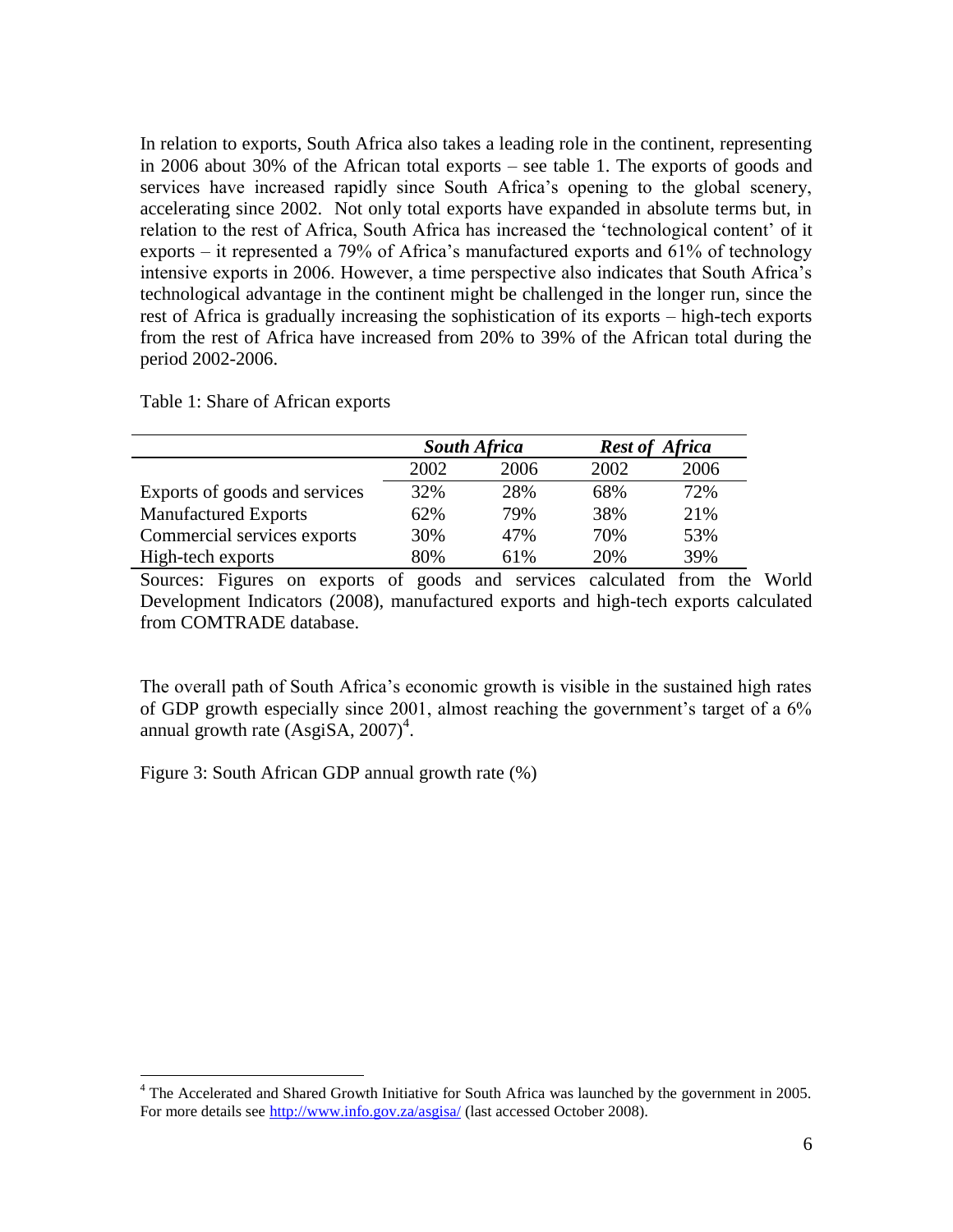

Source: Statistics SA

 $\overline{a}$ 

The sources of competitive advantage are also changing. Traditional growth drivers in the primary sector (i.e. mining, quarrying, agriculture, fishing, and forestry) have increasingly shifted towards the tertiary sector in recent years. In 2006 the primary sector only accounted for 9% of the GDP. The secondary sector – manufacturing, construction and utilities (electricity, gas and water) – has also gradually declined in the last decade, from 28% in 1995 to 21% in 2006, in part due to the growth in the tertiary sector. The 5.4% real annual growth of GDP in 2006 has been mainly driven by the tertiary sector, in particular the financial and business services industry (1.7 percentage point), which are major absorbers of ICTs.

South Africa has moved towards a knowledge-based economy, with a greater focus on technology, e-commerce and ICT services. The financial, insurance, real estate, business services, transport and communications sectors accounted for half of value added in 2006. According to the World Bank's Knowledge Economy Index (KEI)  $^5$  and 'Knowledge Index<sup>'6</sup> - South Africa has much higher values for both the KI and the KEI than the average for Africa and other developing regions.

 $<sup>5</sup>$  The World Bank has developed a method to assess a country's transition towards a knowledge economy</sup> by constructing its Knowledge Economy Index (KEI), which is regarded as representing the overall level of development of a country or region in its movements towards the Global Knowledge Economy. This aggregate index consists of 830 variables in four dimensions: the economic incentive regime, innovation, education and ICT, and is currently calculated for 128 countries140 countries. It can be used for crosscountry comparison and over-time comparison for all countries and provides a global ranking.

<sup>&</sup>lt;sup>6</sup> KI Differs from the KEI only in the exclusion of the first data column on the 'Economic Incentive Regime'.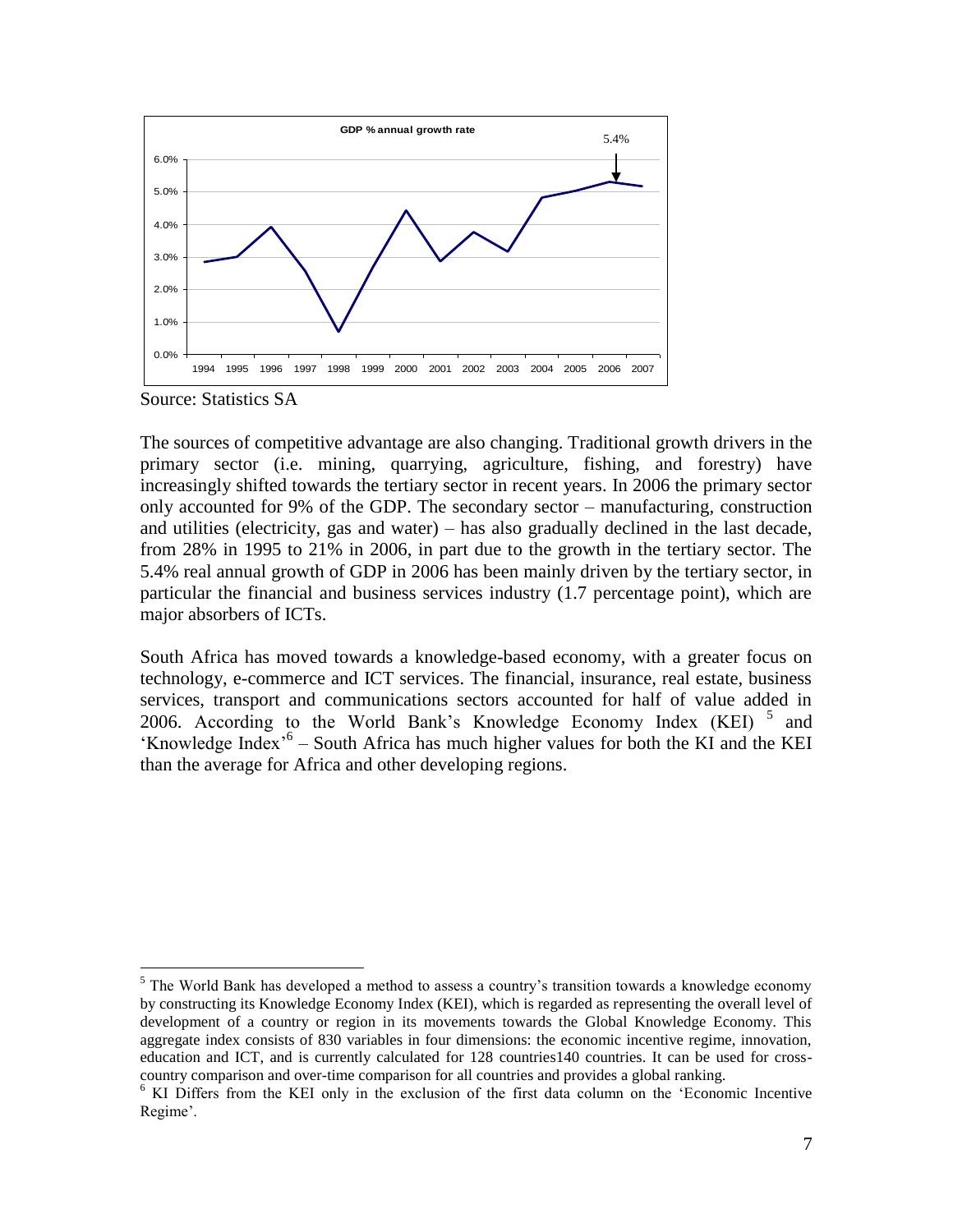|                              | Economic<br>Incentive<br>Regime |     | Innovation Education ICT |     | KI  | KEI |
|------------------------------|---------------------------------|-----|--------------------------|-----|-----|-----|
| <b>Western Europe</b>        | 8.7                             | 9.2 | 8.0                      | 8.9 | 8.7 | 8.7 |
| East Asia and the Pacific    | 5.7                             | 8.5 | 5.3                      | 7.0 | 6.9 | 6.6 |
| World                        | 5.2                             | 8.0 | 4.4                      | 6.5 | 6.3 | 6.0 |
| <b>South Africa</b>          | 5.8                             | 6.9 | 5.0                      | 5.4 | 5.8 | 5.8 |
| Middle East and North Africa | 4.6                             | 7.2 | 3.8                      | 5.9 | 5.6 | 5.4 |
| Latin America                | 4.7                             | 5.9 | 4.3                      | 5.3 | 5.2 | 5.1 |
| Africa                       | 2.8                             | 4.3 | 1.5                      | 2.6 | 2.8 | 2.8 |
| South Asia                   |                                 | 3.3 | 1.9                      | 1.8 | 2.3 | 2.4 |

Table 2: Knowledge Economy Index (KEI), South Africa and other regions, 2007

Source: World Bank database

#### *2.2. Direction of intra-African trade flows*

The continent"s direction of trade is largely shaped by the colonial history, existing trade agreements and the nature of the products exported. Most African exports are directed to industrialised markets (65% in 2007). However, the trade pattern of Southern African countries seems to be considerably more oriented to the developing world, particularly towards Africa. In South Africa, European markets are the primary destination of exports and growing in magnitude (from 29% in 1998 to 34% in 2007)<sup>7</sup>. Europe is the largest source of investment for South Africa and accounts for over one third of South Africa"s total foreign trade. United Kingdom, Germany and Netherlands are the third, fourth and fifth largest trading partners respectively. Europe concentrated 87% of the total direct investment in South Africa in 2007, with the UK as the largest foreign investor accounting for 70% of the FDI in South Africa<sup>8</sup>. This trade flows are reinforced by the historic Trade, Development and Co-operation Agreement, which was signed in 2000 and fully implemented in 2004, establishing a free trade agreement between South Africa and the European Union $9$ .

|                   | <b>Africa</b> | <b>SADC</b><br>excl SA | <b>South</b><br><b>Africa</b> |
|-------------------|---------------|------------------------|-------------------------------|
| <b>Industrial</b> | 65            | 52                     | 61                            |
| EU                | 33            | 21                     | 34                            |
| <b>USA</b>        | 24            | 23                     |                               |
| Japan             |               |                        |                               |

Table 2: Direction of exports 2007\* (% of total exports)

 $^7$  According to calculations from figures obtained at IMF Direction of Trade database  $^8$  According to calculations from figures obtained at South African Reserve Bank

<sup>8</sup> According to calculations from figures obtained at South African Reserve Bank (Quarterly Bulleting, various issues).

 $9$  Though this agreement South Africa grants duty-free access to 86% of EU imports over a period of 12 years, while the EU liberalises 95% of South Africa"s imports over a period of 10 years.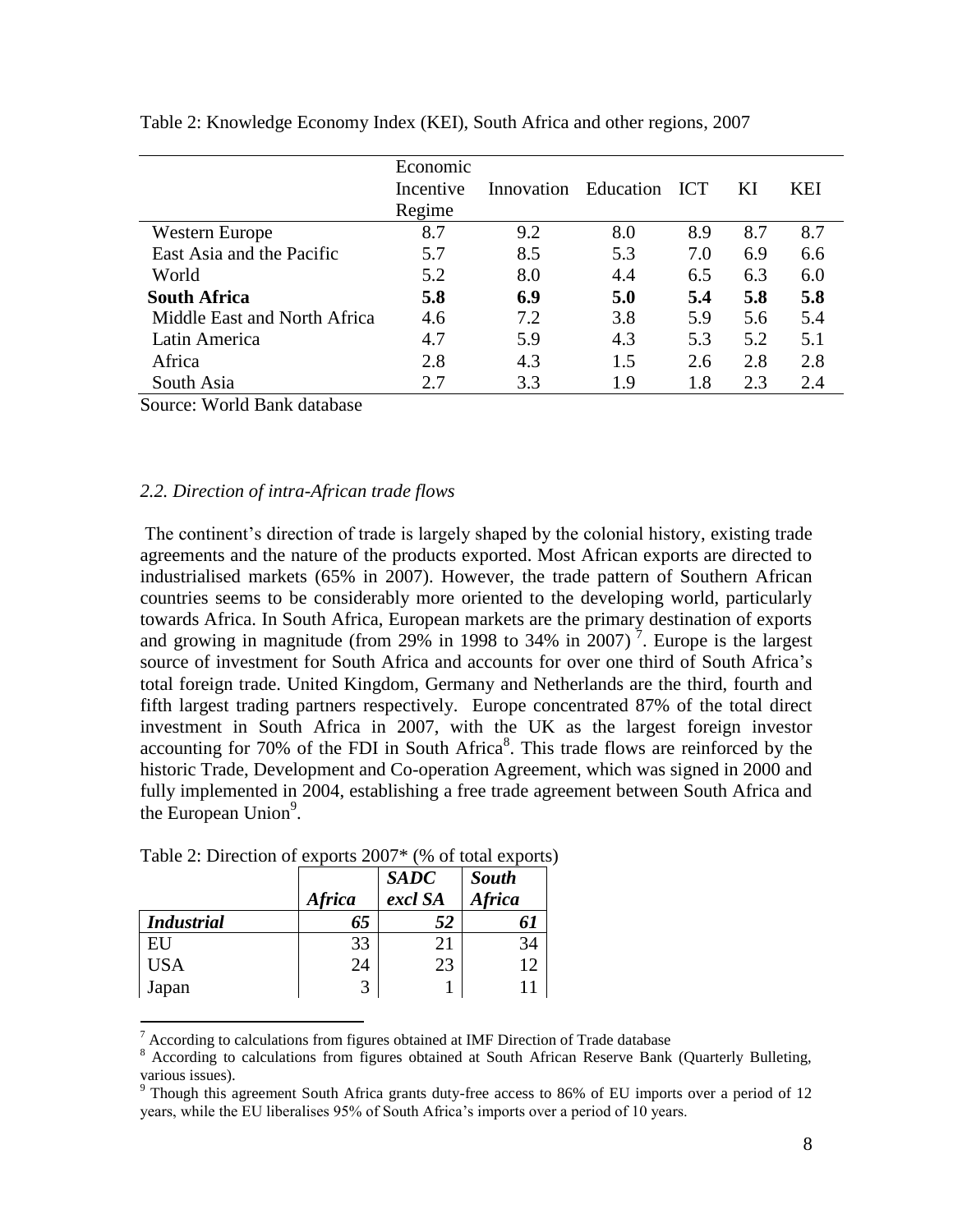| <b>Developing</b>                                | 35  | 48   | 39  |  |  |
|--------------------------------------------------|-----|------|-----|--|--|
| Africa                                           | 10  | 20   | 15  |  |  |
| Angola                                           | 0.3 | 0.1  | 1.2 |  |  |
| Mauritius                                        | 0.1 | 0.1  | 0.4 |  |  |
| Mozambique                                       | 0.4 | 0.1  | 2.0 |  |  |
| Tanzania                                         | 0.3 | 0.2  | 0.6 |  |  |
| Zambia                                           | 0.5 | 0.6  | 2.2 |  |  |
| Zimbabwe                                         | 0.5 | 0.5  | 1.9 |  |  |
| Nigeria                                          | 0.6 | 0.0  | 1.1 |  |  |
| Kenya                                            | 0.3 | 0.2  | 1.0 |  |  |
| China                                            | 9.8 | 13.4 | 6.6 |  |  |
| India                                            | 1.0 | 0.6  | 2.1 |  |  |
| <b>Brazil</b>                                    | 3.1 | 2.1  | 0.8 |  |  |
| Source: IMF. Direction of Trade database         |     |      |     |  |  |
| *<br>Note: Values for 2006 or 2007, depending on |     |      |     |  |  |
| availability.                                    |     |      |     |  |  |

Figure 3 shows that while most of South African imports come from the EU, USA, China<sup>10</sup> and Japan, the SADC region and China strike by their large imbalances the trade flows with South Africa. China represents mostly a supplier of goods and services (12.7% of total imports versus 7.9% of exports) while the Southern Africa region is mainly a customer of South African goods (9.1% of exports versus 4.3% of imports). Trade with West Africa, East Africa and Central Africa is very small, with the exception of Nigeria, Tanzania and Congo within West Africa, East Africa and Central Africa respectively<sup>11</sup>.

 $10$  Chinese imports have doubled in total value from 2003 to 2005.

 $11$  Note that Congo and Tanzania are also part of SADC.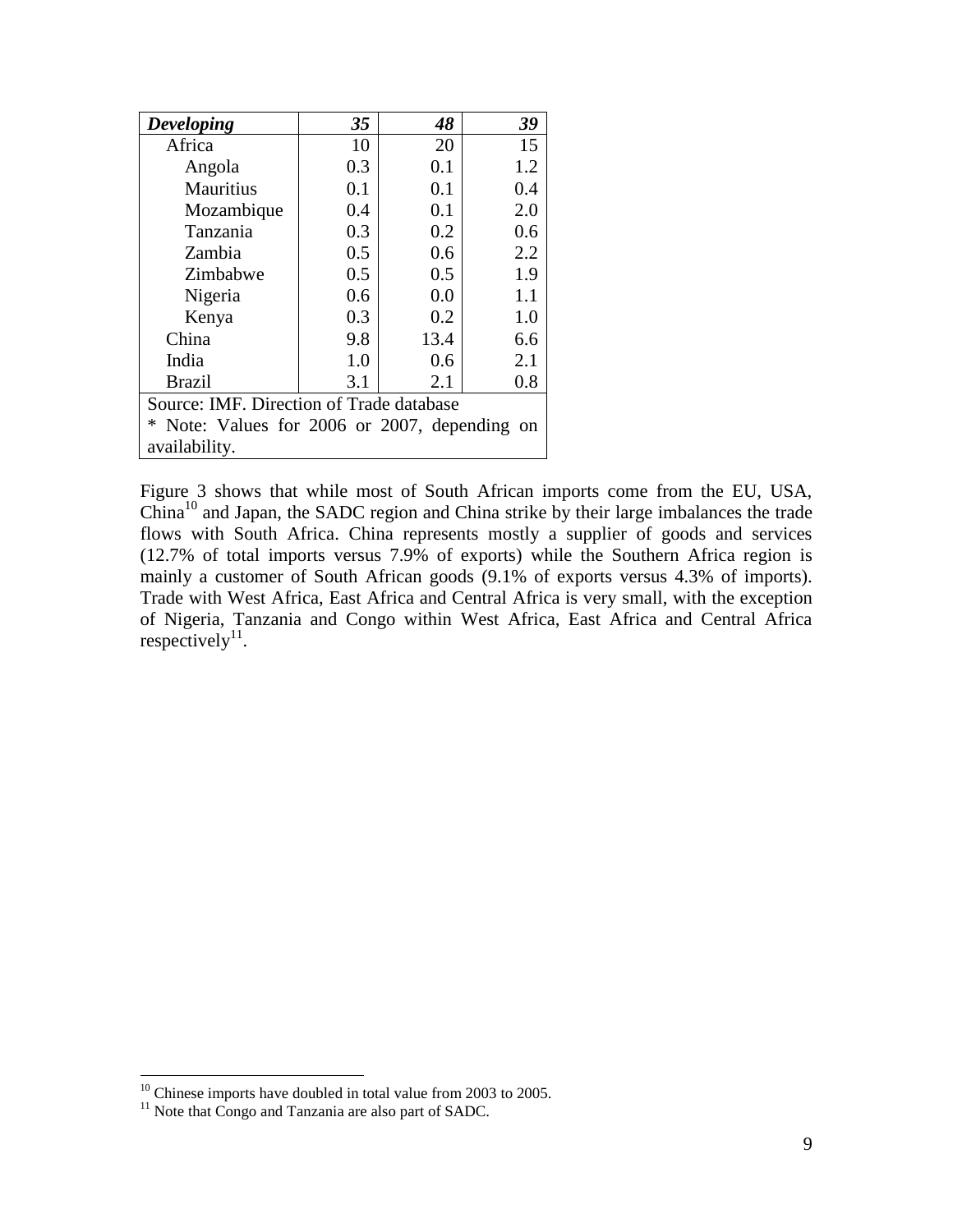

Figure 3: South Africa direction of imports and exports 2007 (% of total)

Source: Department of Trade and Industry, South Africa

Despite the strong historical connection with industrialised countries (Europe in particular), South Africa"s economy is certainly linked to that of the Southern African region. Figures 4 and 5 below show that for some countries such as Zimbabwe, Zambia and Mozambique, imports from South Africa represent nearly half of their total imports. Similarly for certain African countries the exports to South Africa represent a significant share of their total exports, such as Zimbabwe, Mozambique, Zambia and Malawi. This is largely due to the establishment of trade agreements and it is expected to growth through the continent-wide collaboration of NEPAD (the New Partnership for Africa"s Development). The centre-piece of South Africa"s foreign economic policy in Africa is the *Southern Africa Development Community* (SADC). SADC Trade Protocol was signed in 1996 but only came into effect by the end of 2000. The overall objective was to effectively establish by 2012 a free trade area with a group of Southern African countries<sup>12</sup>. Within the SADC, South Africa, Botswana, Lesotho, Namibia and Swaziland have organised themselves into the Southern African Customs Union (SACU). SACU shares a common tariff regime without any internal barriers. Trade between SADC countries has increased significantly almost tripling from 8 billion USD to approximately 21 billion USD between 2000 and 2007 (SADC, 2008).

 $\overline{a}$ 12 SADC member states include: Angola, Botswana, Democratic Republic of Congo (DRC), Lesotho, Madagascar, Malawi, Mauritius, Mozambique, Namibia, Seychelles, South Africa, Swaziland, Tanzania, Zambia and Zimbabwe.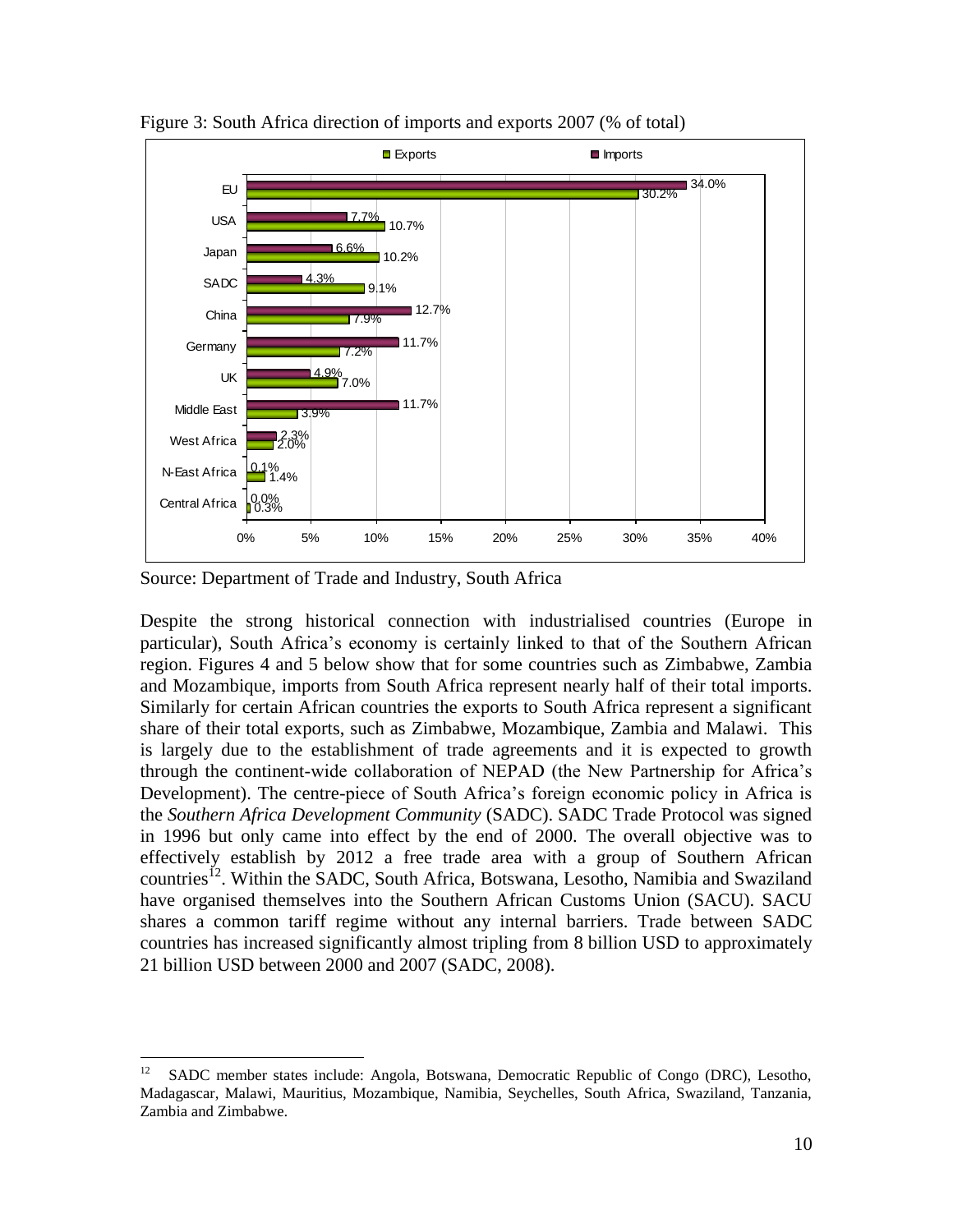



Figure 5



Source: IMF Direction of Trade database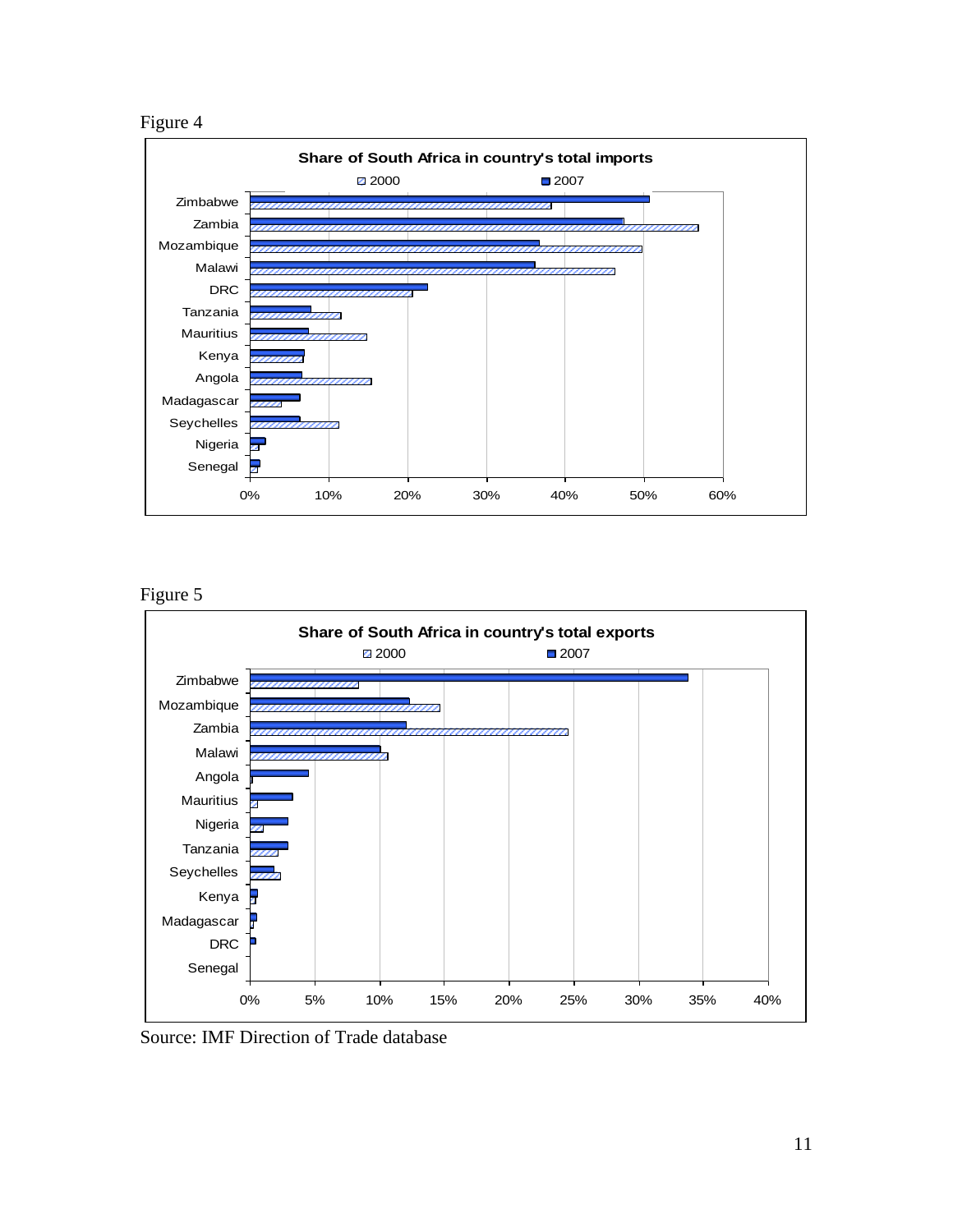As noted above, South Africa"s exports to the continent are not equivalent to South Africa"s imports from Africa – while South Africa exported over 15% of its goods and services to Africa in 2007, imports from Africa only accounted for 5% of the total<sup>13</sup>. The favourable balance for South Africa has been considered by some authors (Daniel, Naidoo and Naidu, 2003 and Bond and Kapuya 2006) as a prominent feature of South Africa"s trade and investment strategy, using Africa as an export market. Trade imbalance should not thus underestimate South African investments in the rest of Africa, most of them focused on infrastructural development. More details on the nature and implications of these investments are explained in the sections below.

#### **3. Institutional linkages of South Africa in the region**

Since the lifting of international sanctions South African trade policy has been characterized by rapid trade liberalization and outward orientation. Although the process of trade liberalization dates from the early 1990s, South Africa"s agenda for integration into the world economy accelerated following the democratic transition. The first democratically elected ANC government adopted several major trade policy changes since 1994 complementing the government's global economic strategy aiming to the extension of bilateral, regional and multilateral ties with economies around the world. Consequently, South Africa became a member of the WTO in January 1995<sup>14</sup>.

 At a regional level, South Africa joined the *Southern African Development Community* (SADC) in 1994. The origin of SADC can be found in the *Southern African Development Co-ordination Conference* (SADCC), established in April 1980 by the governments of the nine Southern African countries: Angola, Botswana, Lesotho, Malawi, Mozambique, Swaziland, Tanzania, Zambia and Zimbabwe. SADCC"s initial intention was mainly to detach neighbouring countries from the apartheid system in South Africa as well as implement collaborative programmes with regional impact. The transformation of SADCC into a community took place in 1992 in Namibia where the new Treaty was signed. The ultimate objective of SADC is "to build a Region in which there will be a high degree of harmonisation and rationalisation to enable the pooling of resources to achieve collective self-reliance in order to improve the living standards of the people of the region"<sup>15</sup>. Following the institution of a full democratic government in South Africa, it became the eleventh member of the SADC group in 1994 followed by Mauritius admitted in 1995. The Democratic Republic of Congo and the Seychelles were admitted in 1997, and Madagascar joined SADC in 2005.

 The *Southern African Customs Union* (SACU) was established in 1910 as a Customs Union Agreement between the then Union of South Africa and the High Commission Territories of Bechuanaland, Basutoland and Swaziland. With the independence of these territories, the agreement was updated and officially re-launched

 $^{13}$  Calculated form IMF direction of trade database.

 $14$  Since then South Africa has dismantled its toll barrier faster than any other signatory country.

<sup>15</sup> For further information see http://www.sadc.int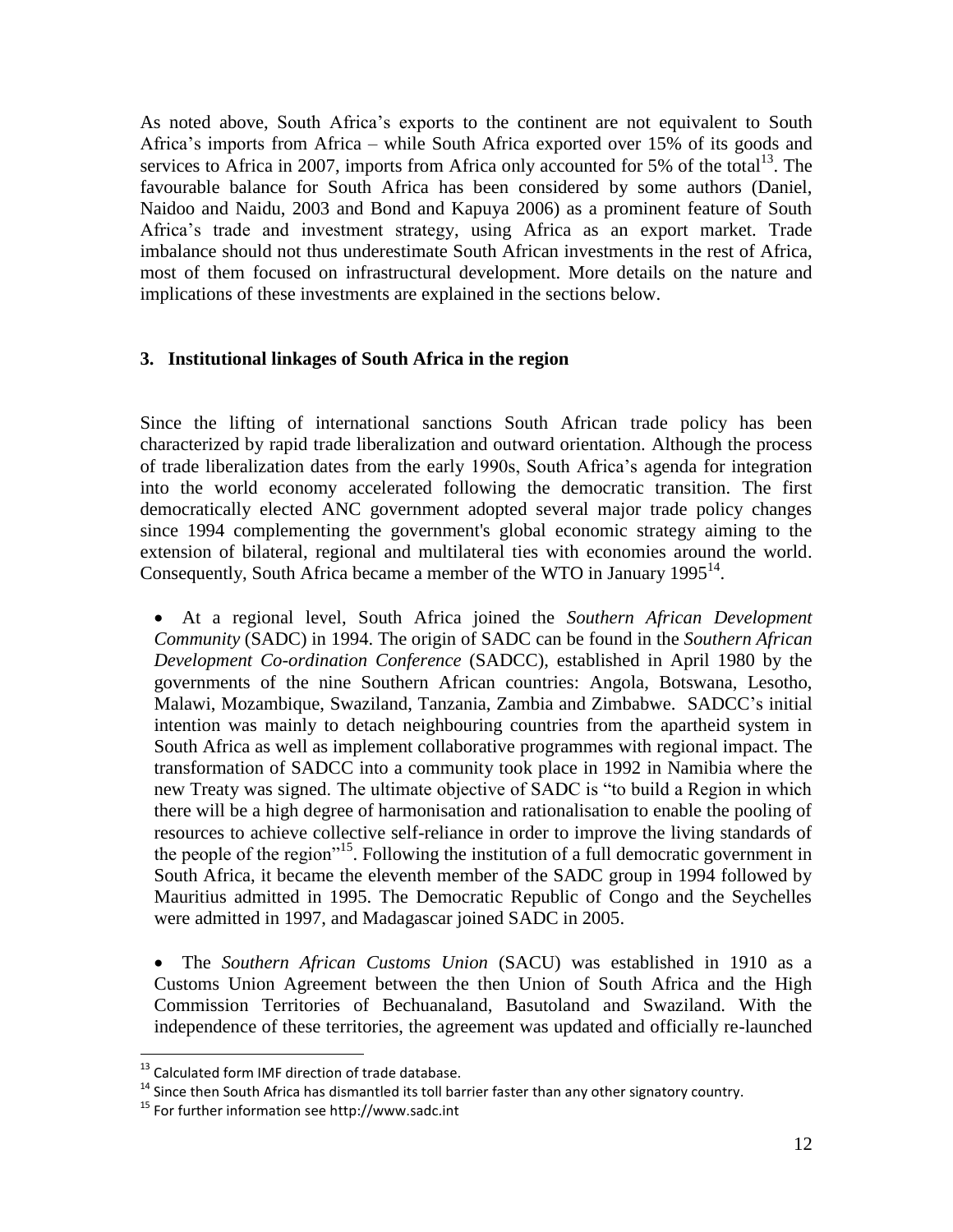as SACU in 1970 as an agreement between South Africa, Botswana, Lesotho and Swaziland. Namibia joined after independence in 1990 as its fifth member. Its aim is to maintain the free interchange of goods between member countries. Within the SACU there are no import restrictions<sup>16</sup> and only very few exports are controlled among these countries. Following the democratisation of South Africa in SACU members renegotiated the agreement in order to democratise SACU and address the current needs of its members more effectively $17$ .

Despite its policy tendency to eliminate regional trade barriers, South Africa is being accused by its neighbouring countries of offering too much support for domestic production "such as duty rebates on exports", which is killing off other economies in the region (Sunday Times, 2003). Suggestions have arisen to reduce South Africa's dominance in the marketplace by asymmetrically providing other economies a competitive advantage. This situation is aggravated by the recently signed South African free trade agreement with Europe, reducing significantly the trade chances of other neighbour countries with South Africa, its largest potential regional market.

SACU members (dominated by South Africa for obvious historical reasons) started negotiations with the USA to establish a free trade area (FTA). However, after long disagreements in 2006 countries opted to pursue a trade investment cooperation agreement (TICA) instead. This mechanism establishes a working group to address issues in customs, trade facilitation, intellectual property, and other areas typically included in an FTA with the intention to achieving a successful FTA in the future.

#### **4. South African investments Africa**

 $\overline{a}$ 

African countries in general have a close historical connection with Europe. However, the ties among developing countries are growing at a rapid pace. An in-depth UNIDO survey on foreign direct investment (2005) conducted in 15 African economies<sup>18</sup> shows that the proportion of investors in 2005 from industrialised countries and developing origin were close to even with 54 per cent industrialised and 46 per cent developing origin (UNIDO 2005). This study shows that, European investors tend to be established transnational companies (TNCs) dating pre-1980, whereas investors from developing countries are later arrivals, dating mostly from post-2000. In UNIDO"s last two surveys (2003 and 2005) results show that European Union companies are the major investors in the surveyed African countries followed by African companies, as the second most important group of investors in sub-Saharan Africa (comprising nearly 20% total FDI). South Africa is by far the largest investor within this latter group, occupying the third position in the overall rank, following France and the United Kingdom.

<sup>&</sup>lt;sup>16</sup> Imports from outside SACU are subject to the same restrictions in all member countries.

<sup>&</sup>lt;sup>17</sup> For more information see www.dfa.gov.za/foreign/Multilateral/africa/sacu.htm

<sup>&</sup>lt;sup>18</sup> The study for 2005 included: Burkina Faso, Cameroon, Côte d'Ivoire, Ethiopia, Ghana, Guinea, Kenya, Madagascar, Malawi, Mali, Mozambique, Nigeria, Senegal, Uganda and United Republic of Tanzania.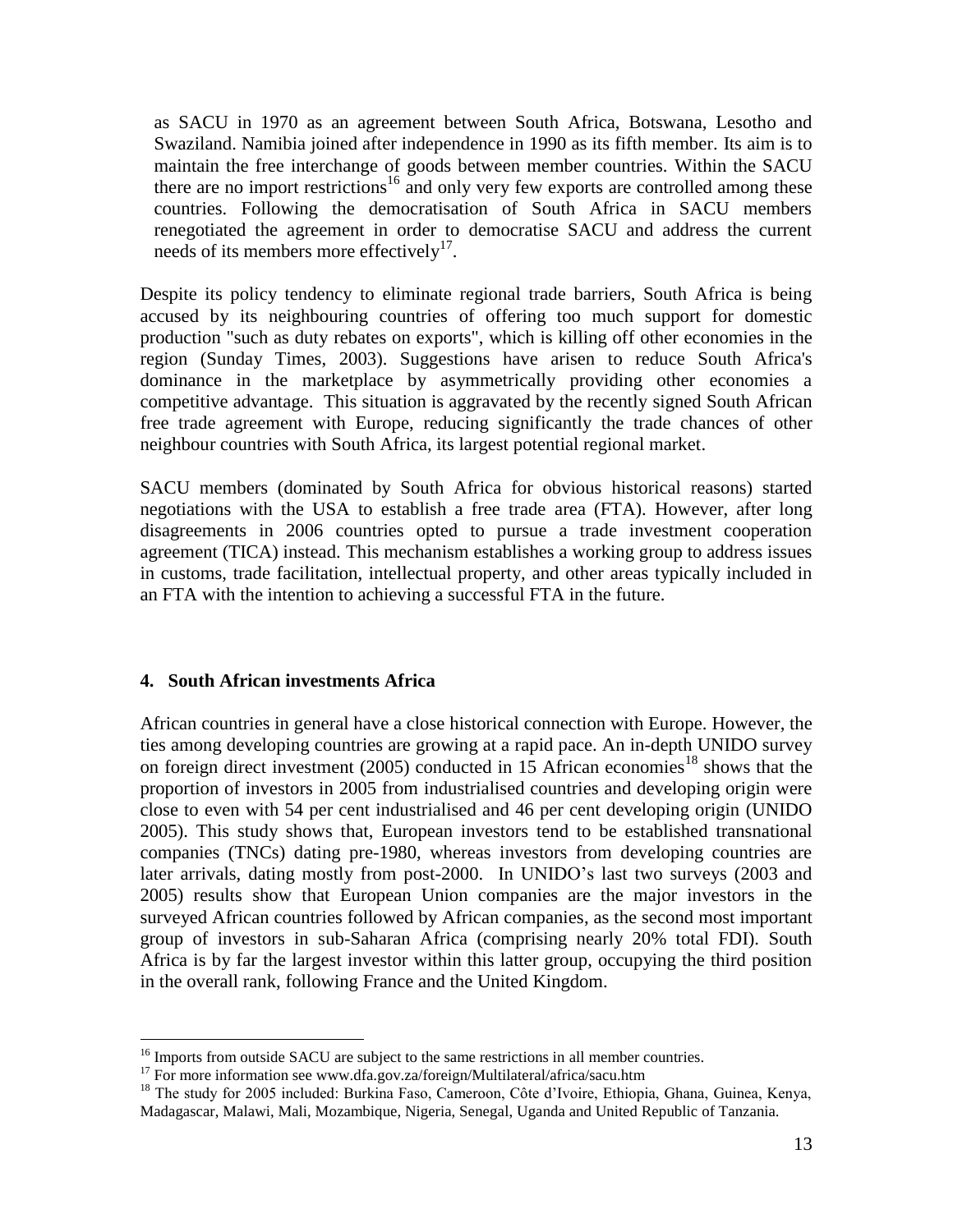

 $\overline{a}$ 



Source: UNIDO Africa Foreign Investor Survey 2005

South African companies are thus major investors in Africa. Although the UNIDO study pictures South African investors as late arrivals, the activity of South African corporations in Africa dates back to the 1960s. Their presence has been historically focused on infrastructure development and resource based activities, such as mining. For example the rail transport and port system of Mozambique were largely developed by South Africa with the intention to connect workers and mineral exports. However, the definite "push" of South Africa to penetrate into African markets was related to its transition to democracy and regain of international respectability (Daniel, Naidoo and Naidu, 2003). Therefore, the amount and variety of investments has increased substantially since 1994, with the dismantling of apartheid and the subsequent growing outward expansion of South African business activity into the rest of Africa.

According to UNIDO (2005) and Daniel et al (2005), joint ventures are increasingly the preferred form of corporate investment. Banking services, telecommunications and broadcasting, retails trade, tourism and utilities (power and water) are pointed by these studies as the predominant sectors. It is in the services sector where the larger profit margins are located<sup>19</sup>. Therefore, in a similar fashion than the rest of foreign investors,

<sup>&</sup>lt;sup>19</sup> UNIDO (2005) results show that It would appear that when operating in sub-Saharan Africa, foreign investors preferred joint ventures, which had average book values greater than that of wholly-owned.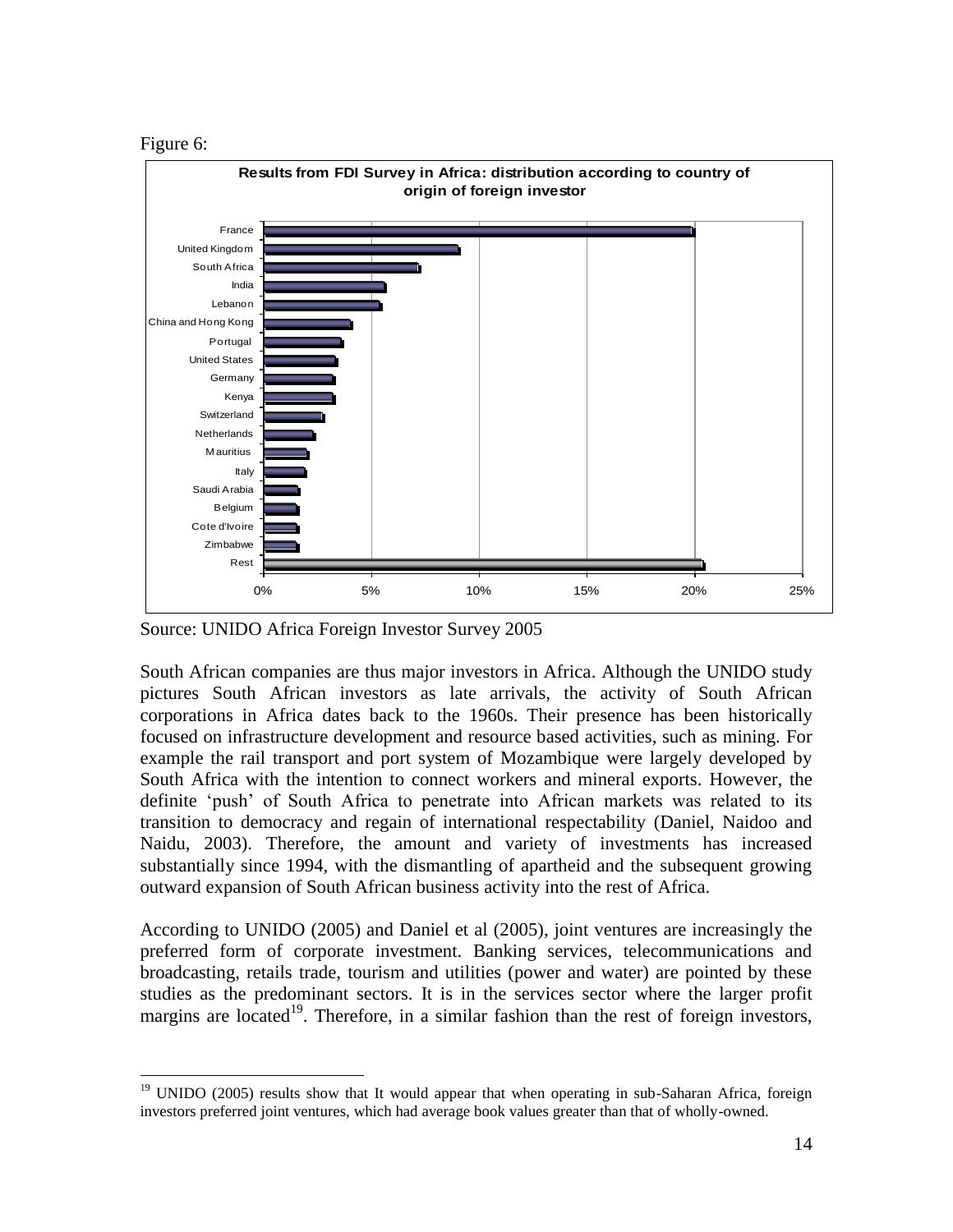South African corporations have developed mergers and joint ventures in key sectors expanding their business prospects in the region.

According to information extracted from the Corporate Mapping data set compiled by Daniel et al (2005), South African investments in Africa include: aviation and airport services; banking and financial services; construction; energy; manufacturing; media and broadcasting; mining; retail trade; research and development; telecommunications; transport; tourism and leisure and utilities (power and water). Mining has seen some of the largest investments including Anglo Gold"s merger with Ashanti Goldfields, Randgold"s investments in West Africa, while Mvelaphanda Holdings enters the DRC (Naidu and Lutchman, 2004). In the banking and financial services Stanbic, Absa and Alexander Forges have a large presence across Africa. The state owned Industrial Development Corporation (IDC) and CSIR are respectively financing and conducting projects in about 20 African countries. In the telecommunications sector Vodacom and MTN and Eskom enterprises are rapidly expanding in West and East Africa. In the retail trade two corporations take the lead, Shoprite with 100 stores in 15 African countries and Massmart with over 300 outlets in SACU states.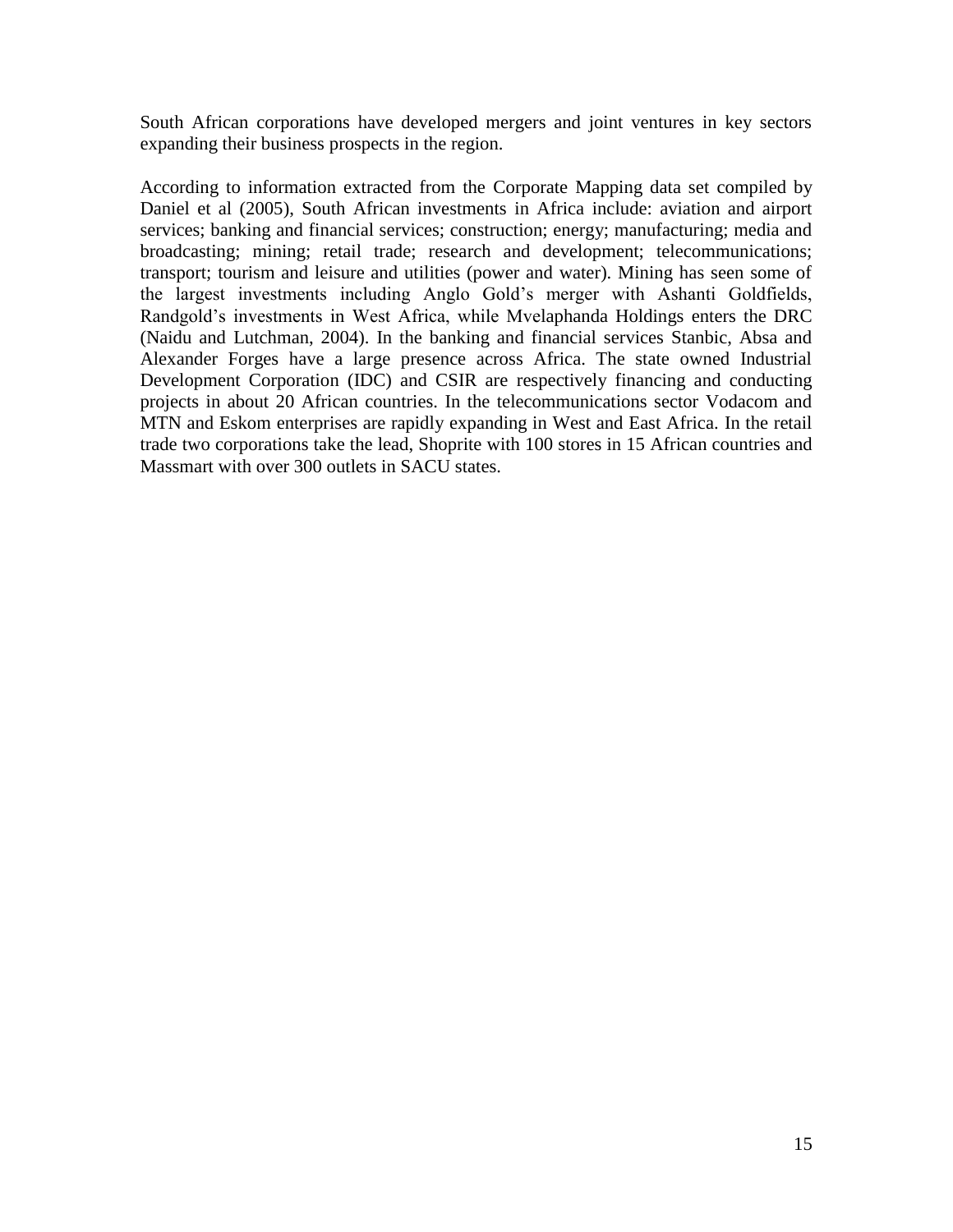| Sector               |             | <b>SA Corporation</b>                      | Locations in the rest of Africa                        |  |
|----------------------|-------------|--------------------------------------------|--------------------------------------------------------|--|
| Aviation and airport |             | Airports Company of                        | 9 countries                                            |  |
| services             |             | South Africa                               |                                                        |  |
| Airlines             |             | South African Airways                      | Two joint ventures                                     |  |
|                      |             | (SAA)                                      | 49% stake in Air Tanzania                              |  |
|                      |             |                                            | 30% stake in Nigeria's national carrier Eagle Airline  |  |
|                      |             |                                            | SAA flies to 20 African destinations                   |  |
| Banking              | Private     | Stanbic                                    | 9 countries                                            |  |
| and                  | enterprises | ABSA                                       | 4 countries                                            |  |
| financial            |             | Stanlib (Standard Bank /                   | 9 countries                                            |  |
| services             |             | Liberty Bank joint                         |                                                        |  |
|                      |             | venture)                                   |                                                        |  |
|                      |             | First Rand plus subsidiary                 | 3 countries                                            |  |
|                      |             | Rand Merchant Bank                         |                                                        |  |
|                      |             | Nedbank                                    | 7 countries                                            |  |
|                      |             | Investec Ltd                               | 4 countries                                            |  |
|                      |             | Metropolitan Life                          | 5 countries                                            |  |
|                      | State-      | DBSA                                       | 7 countries                                            |  |
|                      | owned       | IDC                                        | 20 countries                                           |  |
|                      | enterprises |                                            |                                                        |  |
| Construction         |             | Murray & Roberts                           | Permanent offices in 3 countries and 13 contracts      |  |
|                      |             | Group 5                                    | Contracts in 13 countries                              |  |
|                      |             | Concor                                     | Contracts in 9 countries                               |  |
| Energy               |             | Sasol                                      | Contracts in 4 countries. The planned merger of its    |  |
|                      |             |                                            | liquid fuels with the marketing and distribution       |  |
|                      |             |                                            | business of Malaysia's Petronas will lead to           |  |
|                      |             |                                            | operations in 14 sub-Saharan countries<br>10 countries |  |
| Manufacturing        |             | Nampak                                     | 3 countries                                            |  |
|                      |             | Sappi<br><b>SABMiller</b>                  | 13 beer breweries in 10 countries                      |  |
|                      |             |                                            | 35 sorghum breweries in 5 countries                    |  |
|                      |             | Illovo Sugar                               | 5 countries                                            |  |
|                      |             | <b>Tongaat Hulett</b>                      | 3 countries                                            |  |
|                      |             | Barloworld                                 | 7 southern Africa countries                            |  |
|                      |             | <b>AECI</b> subsidiaries AEL               | Registered AEL companies in 7 countries                |  |
|                      |             | and Dulux                                  | Manufacturing Dulux products in 5 countries            |  |
| Media and            |             | Multichoice                                | TV and subscriber services 21 countries                |  |
| broadcasting         |             |                                            |                                                        |  |
| Mining               |             | De Beers                                   | 3 countries                                            |  |
|                      |             | Anglogold                                  | 8 countries through merger with Ashanti Goldfields     |  |
|                      |             | Goldfields                                 | Operations in 1 country and exploration in 3           |  |
|                      |             | Randgold Resources                         | 3 countries                                            |  |
| Retail               |             | Shoprite                                   | 100 outlets in 15 countries                            |  |
|                      |             |                                            | Contributed R2.0 billion to SA net exports by          |  |
|                      |             |                                            | sourcing products from SA.                             |  |
|                      |             | Massmart                                   | Over 300 outlets in SACU states.                       |  |
|                      |             | (Makro, Game, Dion, Cash &                 | Game opening in Uganda in 2004                         |  |
|                      |             | Carry, Builders Warehouse)                 |                                                        |  |
|                      |             | Metcash                                    | 3 countries                                            |  |
|                      |             | Wooltru / Woolworths                       | 52 stores in 19 countries                              |  |
|                      |             | <b>Steers Holdings</b>                     | Franchises in 22 countries                             |  |
|                      |             | (Steers, Debonairs,<br>FishAways, Church's |                                                        |  |
|                      |             | Chicken, Pouyoukas Foods)                  |                                                        |  |
|                      |             | Pepkor Holdings                            | 6 countries                                            |  |
|                      |             | (Pep Stores, Ackermans)                    |                                                        |  |

Table 3 : Major South African corporates in Africa by sector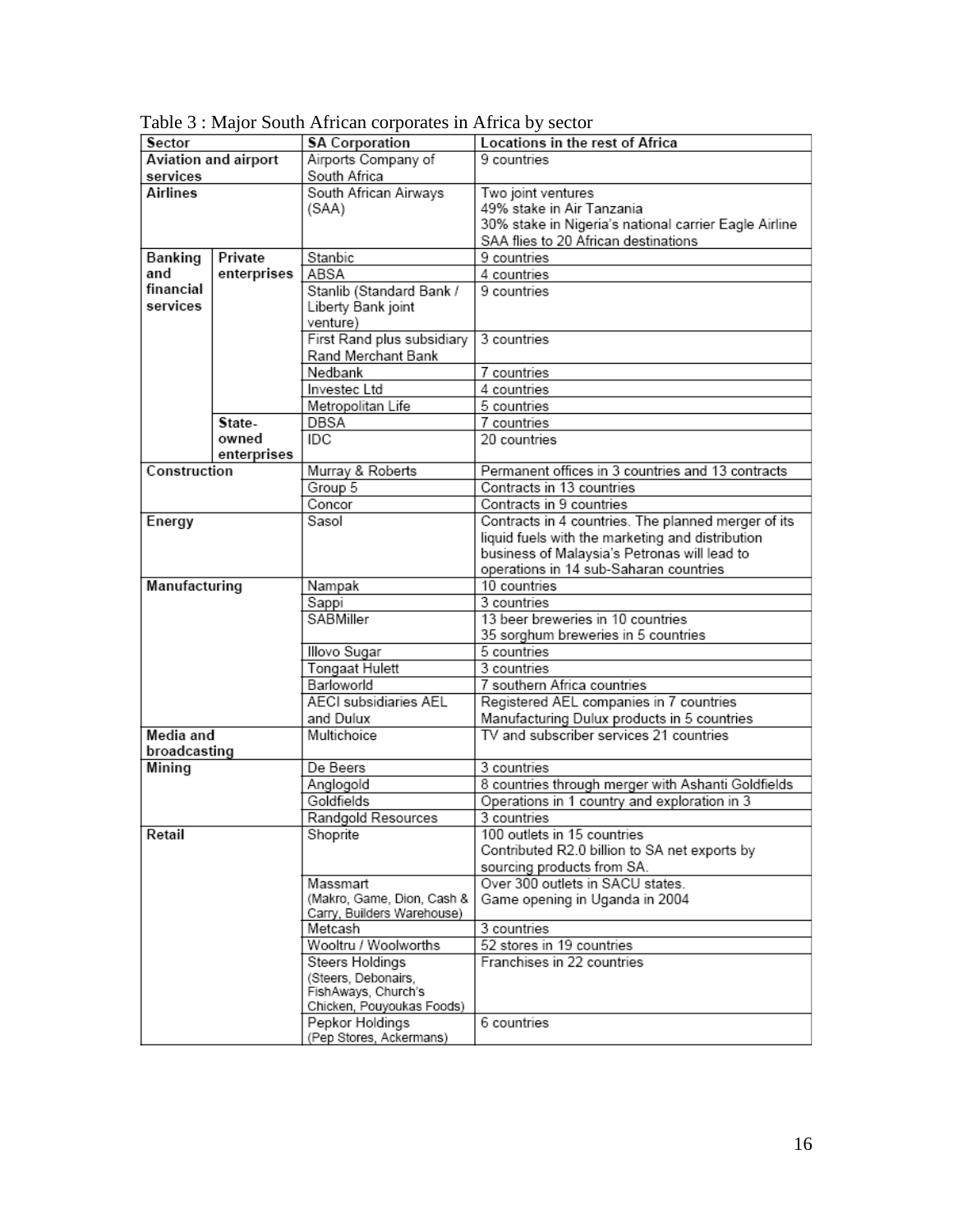|                            |       | Ellerine Holdings Limited<br>(Ellerines, Town Talk<br>Furnishers, Furn City,<br>Rainbow Loans, CPI.<br>Foreign, Wetherlys, Osiers,<br>Roodefurn) | 94 stores in 5 countries                                                                                                                                                                                                                                                                                                                                                   |                         |
|----------------------------|-------|--------------------------------------------------------------------------------------------------------------------------------------------------|----------------------------------------------------------------------------------------------------------------------------------------------------------------------------------------------------------------------------------------------------------------------------------------------------------------------------------------------------------------------------|-------------------------|
|                            |       | JD Group                                                                                                                                         | 28 stores in 4 countries                                                                                                                                                                                                                                                                                                                                                   |                         |
|                            |       | (Abra, Barnetts, BoConcept,<br>Bradlows, Electric Express,<br>HI-FI Corporation, Joshua                                                          |                                                                                                                                                                                                                                                                                                                                                                            |                         |
|                            |       | Doore, Morkels, Price and                                                                                                                        |                                                                                                                                                                                                                                                                                                                                                                            |                         |
| Research &                 |       | Pride, Russells)<br>V&A Waterfront                                                                                                               | Contacts in 3 countries for feasibility studies of                                                                                                                                                                                                                                                                                                                         |                         |
| Development                |       |                                                                                                                                                  | waterfronts (Mauritius, Gabon, Nigeria)                                                                                                                                                                                                                                                                                                                                    |                         |
| Telecommunications         |       | MTN/M-Cell                                                                                                                                       | Cellular/fixed line contracts in 5 countries (Uganda<br>50%, Rwanda 31%, Nigeria 94%, Cameroon 100%<br>and Swaziland - joint venture).<br>Bidding for a 60% stake in Kenya's second<br>cellphone operator, Kencell, against MSI Cellular.<br>Kencell's rival, Safaricom, has UK group Vodafone<br>as its shareholder. Vodafone is a significant<br>shareholder in Vodacom. |                         |
|                            |       | Vodacom                                                                                                                                          | Cellular contracts in 5 countries but only functional                                                                                                                                                                                                                                                                                                                      |                         |
|                            |       |                                                                                                                                                  | in Lesotho, DRC 51%, Tanzania 65% and                                                                                                                                                                                                                                                                                                                                      |                         |
|                            |       |                                                                                                                                                  | Mozambique. Operations in Mozambique resumed                                                                                                                                                                                                                                                                                                                               |                         |
|                            |       |                                                                                                                                                  | in late 2003 after a year-long delay. Zambian licence                                                                                                                                                                                                                                                                                                                      |                         |
|                            |       |                                                                                                                                                  | remains non-operational for the second year. Has                                                                                                                                                                                                                                                                                                                           |                         |
|                            |       |                                                                                                                                                  | also made a bid for a 50% share in local Nigerian                                                                                                                                                                                                                                                                                                                          |                         |
|                            |       |                                                                                                                                                  | operator Econet Wireless to enable it to compete                                                                                                                                                                                                                                                                                                                           |                         |
|                            |       |                                                                                                                                                  | with MTN. Issue stalled by court action.                                                                                                                                                                                                                                                                                                                                   |                         |
|                            |       | Transtel<br>(A division of Transnet)                                                                                                             | Runs telecommunication network with SA                                                                                                                                                                                                                                                                                                                                     |                         |
|                            |       |                                                                                                                                                  | multinationals in Africa (includes banks, retail stores,<br>local telecoms and some civil and security networks)                                                                                                                                                                                                                                                           |                         |
|                            |       | Eskom Enterprises                                                                                                                                | 1 fixed line/cellular contract                                                                                                                                                                                                                                                                                                                                             |                         |
|                            |       | Telecommunications                                                                                                                               |                                                                                                                                                                                                                                                                                                                                                                            |                         |
| Transport                  |       | Transet                                                                                                                                          | 20 country contracts                                                                                                                                                                                                                                                                                                                                                       |                         |
|                            |       | (9 divisions with African                                                                                                                        |                                                                                                                                                                                                                                                                                                                                                                            |                         |
|                            |       | involvement including<br>Spoornet Joint Ventures and                                                                                             |                                                                                                                                                                                                                                                                                                                                                                            |                         |
|                            |       | its subsidiary Comazar,                                                                                                                          |                                                                                                                                                                                                                                                                                                                                                                            |                         |
|                            |       | Transwerk and Transtel)                                                                                                                          |                                                                                                                                                                                                                                                                                                                                                                            |                         |
|                            |       | Unitrans                                                                                                                                         | 7 countries                                                                                                                                                                                                                                                                                                                                                                |                         |
| <b>Tourism and Leisure</b> |       | Protea Hotels                                                                                                                                    | Resorts in 9 countries<br>Together they are                                                                                                                                                                                                                                                                                                                                |                         |
|                            |       | Southern Sun                                                                                                                                     | Resorts in 6 countries                                                                                                                                                                                                                                                                                                                                                     | present in 13 countries |
|                            |       | Sun International                                                                                                                                | Resorts in 4 countries                                                                                                                                                                                                                                                                                                                                                     |                         |
|                            |       | Imperial Car Rental                                                                                                                              | 110 locations in 8 southern African countries                                                                                                                                                                                                                                                                                                                              |                         |
| Utilities                  | Power | Eskom Enterprises                                                                                                                                | 3 management contracts, 1 joint venture and 28                                                                                                                                                                                                                                                                                                                             |                         |
|                            | Water |                                                                                                                                                  | country contracts<br>3 country contracts                                                                                                                                                                                                                                                                                                                                   |                         |
| Information                |       | Umgeni Water<br>Arivia.com                                                                                                                       | Offices in Nigeria, Ghana and Botswana                                                                                                                                                                                                                                                                                                                                     |                         |
| Technology                 |       | (state-owned)                                                                                                                                    | 1 joint venture with Seven Seas Technologies in<br>Kenya                                                                                                                                                                                                                                                                                                                   |                         |
|                            |       |                                                                                                                                                  | <u>Contracts in Namibia, Malawi Zambia and Uganda</u>                                                                                                                                                                                                                                                                                                                      |                         |
|                            |       | Mustek<br>(Mecer brand)                                                                                                                          | Authorised dealerships in 8 African countries                                                                                                                                                                                                                                                                                                                              |                         |

Source: Extracted from Naidoo and Lutchman et al (2004) – table originally constructed from information in the Corporate Mapping Database.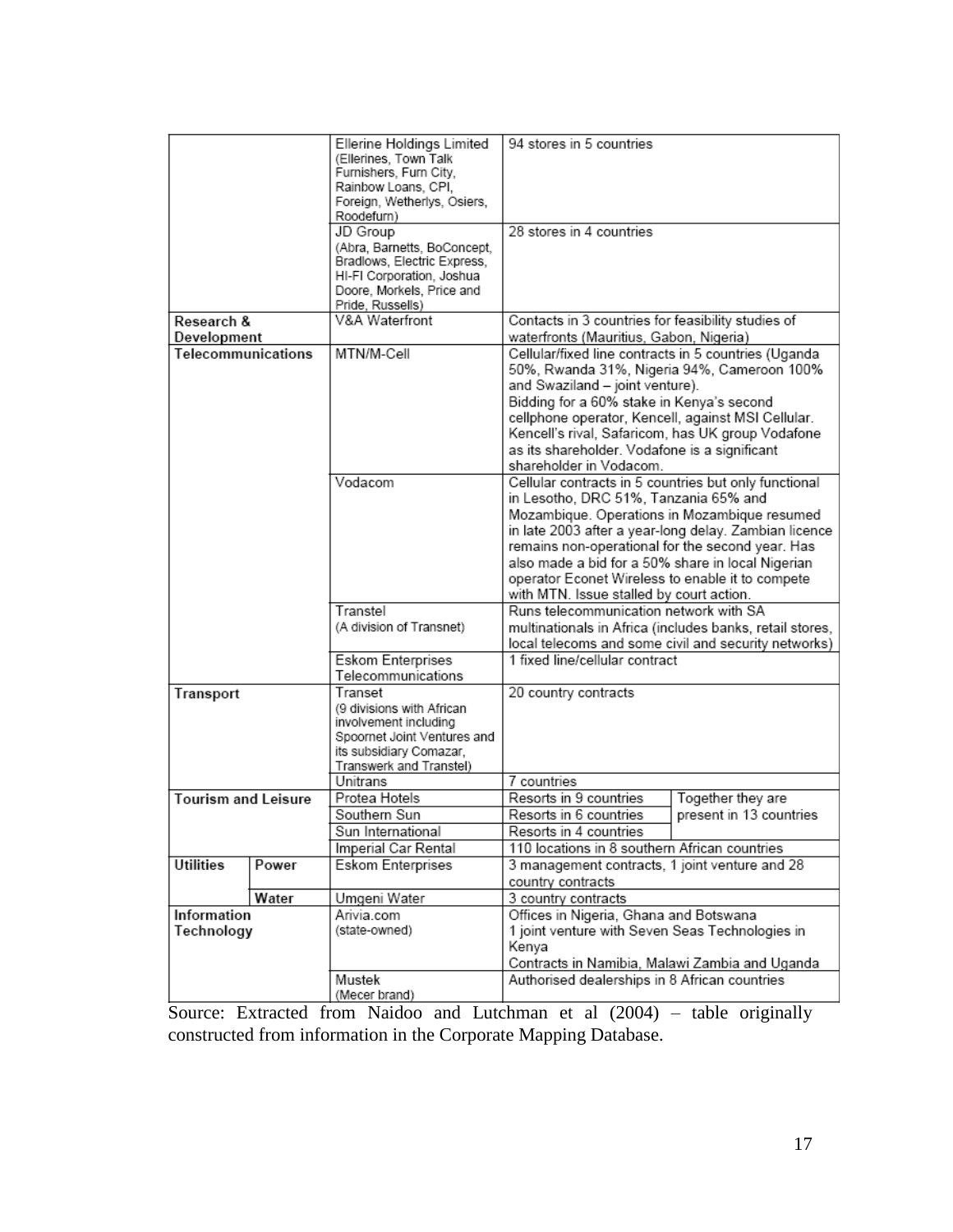• Skills development and technical training

Foreign investment is expected to bring skills and enhance productivity of the recipient country by incorporating new inputs and technologies into production and training activities. UNIDO survey (2005) found that South African investors spent the most on employee training in the African countries of the sample. According this study, six of the top ten spenders on training in Africa are South African companies. The group that is second in terms of average spending on training is Sub-Saharan Africa. The results for that survey can be taken as an indication that African investors entering other African markets as investors put the highest priority on human capital development, reflecting their long term commitment to the region (UNIDO, 2005).

As an example, according to *Business Report* (2005) PetroSA, South Africa's national oil company, recently concluded a capacity building agreement for the development of technical staff in Sudan, sending South African technicians to Sudan and Sudan sending personnel to South Africa "for training to enhance their technical know-how". The joint venture was described as commercially beneficial for Sudan "while obtaining the critical skills they need to develop their oil industry further" (Business Report, 2005).

In line with this case, the last UNIDO survey reported that large South African and Sub-Saharan African services investing firms had the highest percentage of graduates. Their joint ventures tend to employ a much higher proportion of graduates than the wholly foreign owned firms (UNIDO, 2005). This study also shows that South African investors are within the group that spends the most on training, pays the highest wages and has the most linkages to local market agents. "Some of these are very large, rapidly expanding services companies, particularly in financial services and telecommunications sectors that in terms of sheer size, investment levels and growth, have dominated the scene very quickly" (UNIDO, 2005).

However, these views are not shared by all and the good intentions of South Africa"s investments have been question of debate raising sensitivities around South Africa's economic dominance on the continent. In a recent article by Bond and Kapuya (2005) South African corporations have been described as "new imperialists" in an African context. In 2004 the then Public Enterprises Minister Jeff Radebe was quoted South African Press Agency stating "there are strong perceptions that many South African companies working elsewhere in Africa come across as arrogant, disrespectful, aloof and careless in their attitude towards local business communities, work seekers and even governments".

In the specific case of the retail sector, South African corporation are seen to be dismantling local producers. In 2004 Zambian President Levy Mwanawasa criticised South African supermarket chains in the country for shunning locally produced fruit which he said was abundant in the southern African country<sup>20</sup> (Independent Online,

 $\overline{a}$  $20$  Referring particularly to Shoprite Checkers but aiming other retail outlets to stop importing products from South Africa.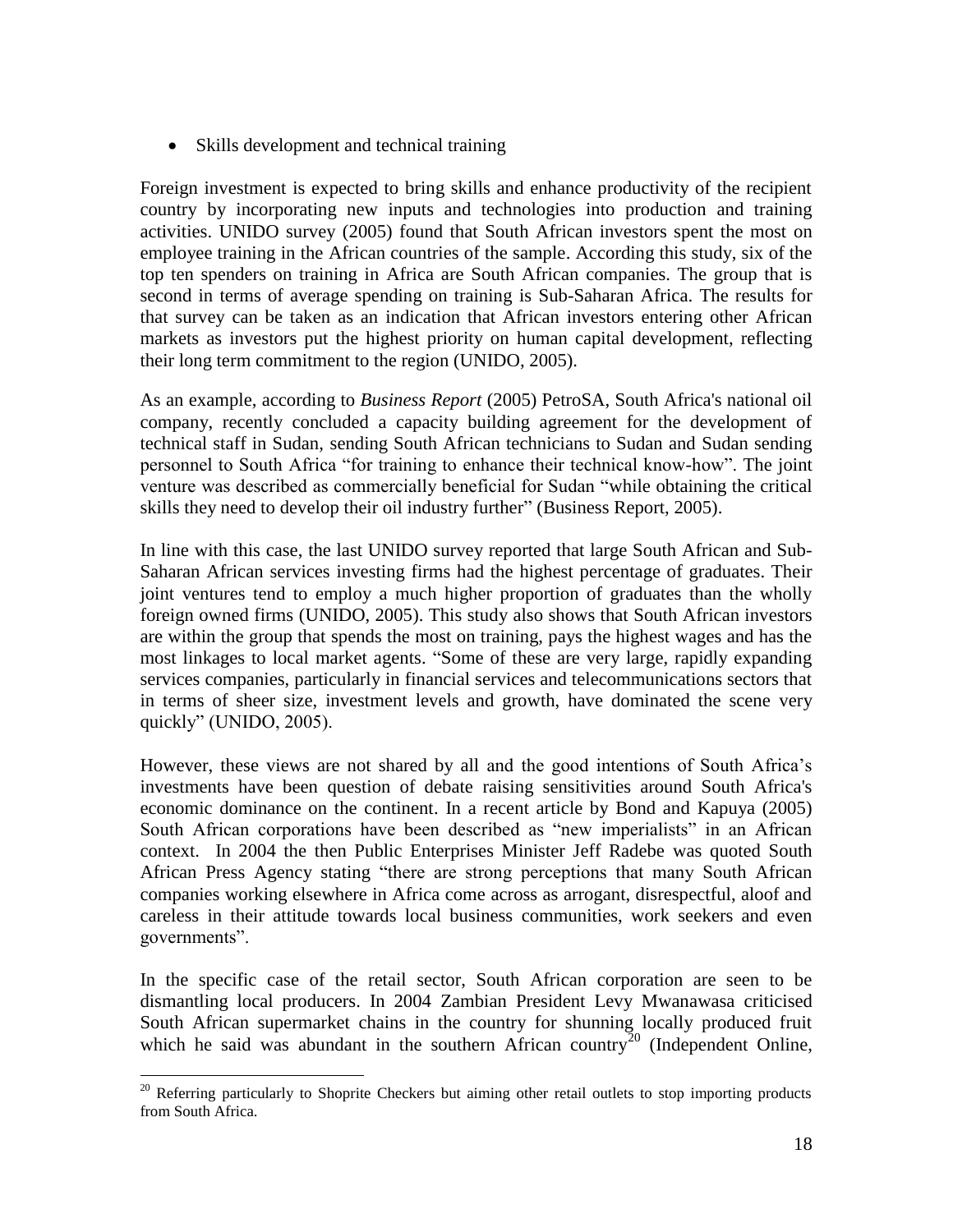2004). A similar case is presented by Bond and Kapuya in Zimbabwe, where retail groups such as Shoprite, Pick "n Pay and Massmart (Makro) opened shops during the 1990s under the Economic Structural Adjustment Programme (ESAP) in Zimbabwe, importing mass-produced consumer goods from their own South African supplier networks (Bond and Kapuya, 2005) replacing local products. In these cases, the effect on the production capabilities and skills of the local produces has been undermined, leading to substitution of local production rather than enhancement of productivity.

### **5. Migration of skills**

Given the severe lack of skills and huge problems with unemployment, mobility of skills represents a pressing concern in Africa. The migration of persons across boundaries in search of better opportunities or as a result of war, conflict and political instability has risen substantially over the years (Williams and Carr, 2006), and Africa is clearly not an exception. Also, as the services of qualified and skilled people are in increasing demand, there is a larger incentive to consider better prospects in richer economies outside their national borders. The preoccupation for migration between African states is recognised by the African Union in its *Strategic Framework for a policy on migration in Africa* (AU, 2003).

In a Southern African context, the increasing attempt to facilitate free movement of goods between SADC countries has lead to considerations on the establishment of a common protocol since 1994. After several rounds of discussions and objections (mainly from South Africa, Botswana and Namibia) 21 , a *Draft Protocol on the Facilitation of Movement of Persons* was approved in 2005 and signed by six member states. However for the protocol to be effective it requires nine members to sign. Compared to the volume of unskilled and forced migration, the international movement of skilled people is still relatively small (Findlay 1995), however its impact in the productive sphere and development of technological capabilities is very significant.

In South Africa, the problem of shortage of skills has generally been associated to the extensive emigration of skilled people abroad during the apartheid time. For the rest of African countries (particularly SADC countries), fears arose with the end of apartheid (Saasa 1996), opening opportunities for qualified workers in the "emerging power". Skills migration to South Africa from all other SADC states jumped significantly just before the 1994 election (Crush and Williams,  $2002)^{22}$ . This lost of skills had significant negative impact on struggling African economies and a positive impact in South Africa, further exacerbating chronic regional inequalities (Crush and Williams, 2002).

The *SADC Protocol on Education and Training* was adopted in 1997 and requires member states to encourage mobility of students and researchers. Given the good

 $21$  The most 'active' economies in SADC.

<sup>&</sup>lt;sup>22</sup> Some 200 medical doctors reportedly left Zimbabwe for Botswana and South Africa in 1992 alone (Saasa 1996).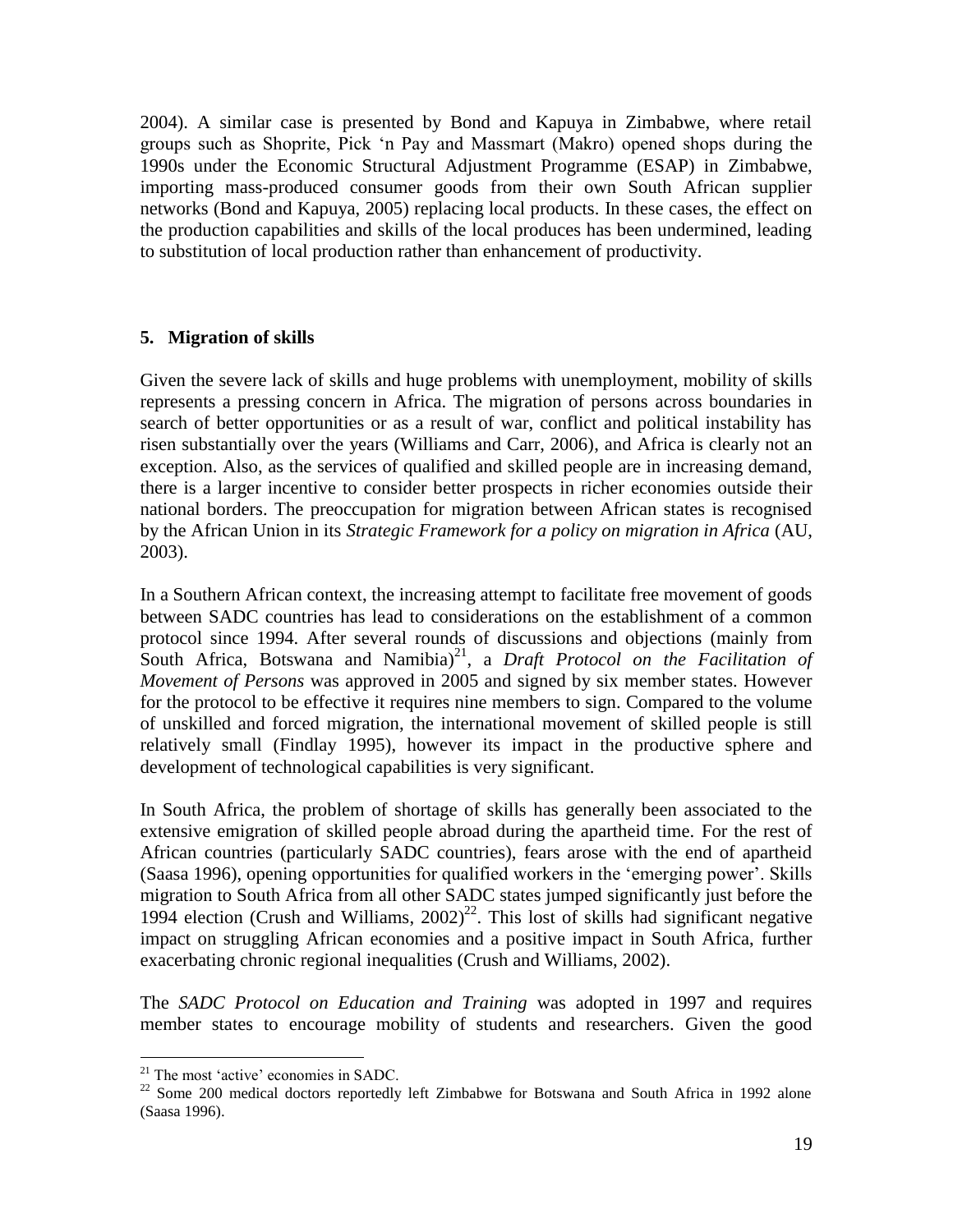reputation of South African Universities across the continent, in 2005 SADC students comprise about 8% of South Africa"s full time tertiary enrolments (Waller, 2006). The impact of "brain circulation" within SADC has been examined by Adepoju (2004) and the Southern African Migration Project (SAMP)<sup>23</sup>. Given increasing polarization and unequal distribution of African wealth, uncertain economic conditions in several countries sends skilled professionals to those growing economies in SADC such as Botswana, Namibia and South Africa. The majority of skilled African professionals tend to go to South Africa, skilled professionals work mostly in South Africa"s tertiary institutions, medical establishments and the private sector (Waller, 2006).

The Southern African Migration Project (SAMP) has recently conducted a *Potential Skills Base Survey*<sup>24</sup> in Southern Africa. Some of these results note that while South African students look predominantly to Europe as a destination, students from Lesotho, Swaziland, Zimbabwe and Namibia preferred Southern Africa. This would be good news for South Africa, given its level of technical and skilled professional is still far from the desired figure- particularly in the fields of science and technology- for economic development and a healthy system of innovation (Blankley, …). However, results of this study also show that the likelihood of retaining these graduates is very low, as nearly 80% had considered emigration upon graduation.

In this case again, the overall impact of migration of skills is unclear. The final effect depends on whether the positive effects of achieving an education or a better salary as a qualified professional in South Africa would eventually bring some benefits back to the African countries of origin.

### **6. Conclusions**

 $\overline{a}$ 

This chapter has presented some existing evidence on the nature of economic, political and social interactions of South Africa with the rest of Africa particularly with its most immediate neighbours of Southern Africa. The geographic proximity and historical links of South Africa and the SADC members has evolved into the formalisation of trade agreements, political collaboration and migration of people.

South African presence and interaction with the rest of Africa is clearly growing. In the business sphere, South African corporations see Africa as a growing market opportunity; perhaps due to unreachable entry barriers brought by rapid competition in other areas of the world. There are opposite views on the expansion of South African business in Africa. Some defend the benefits of South African investments in infrastructure and positive impact in African FDI as well as skills development. Whereas opponents hold that South Africa"s role on the continent is simply pursuing national interests and promote market access for its corporates with little concern for its neighbours and the continent.

<sup>23</sup> For more information see http://www.queensu.ca/samp/

 $^{24}$  A sample of 10, 000 final-year students was conducted in tertiary training institutions across the SADC countries, including universities, technikons, teacher-training colleges and nursing-training colleges.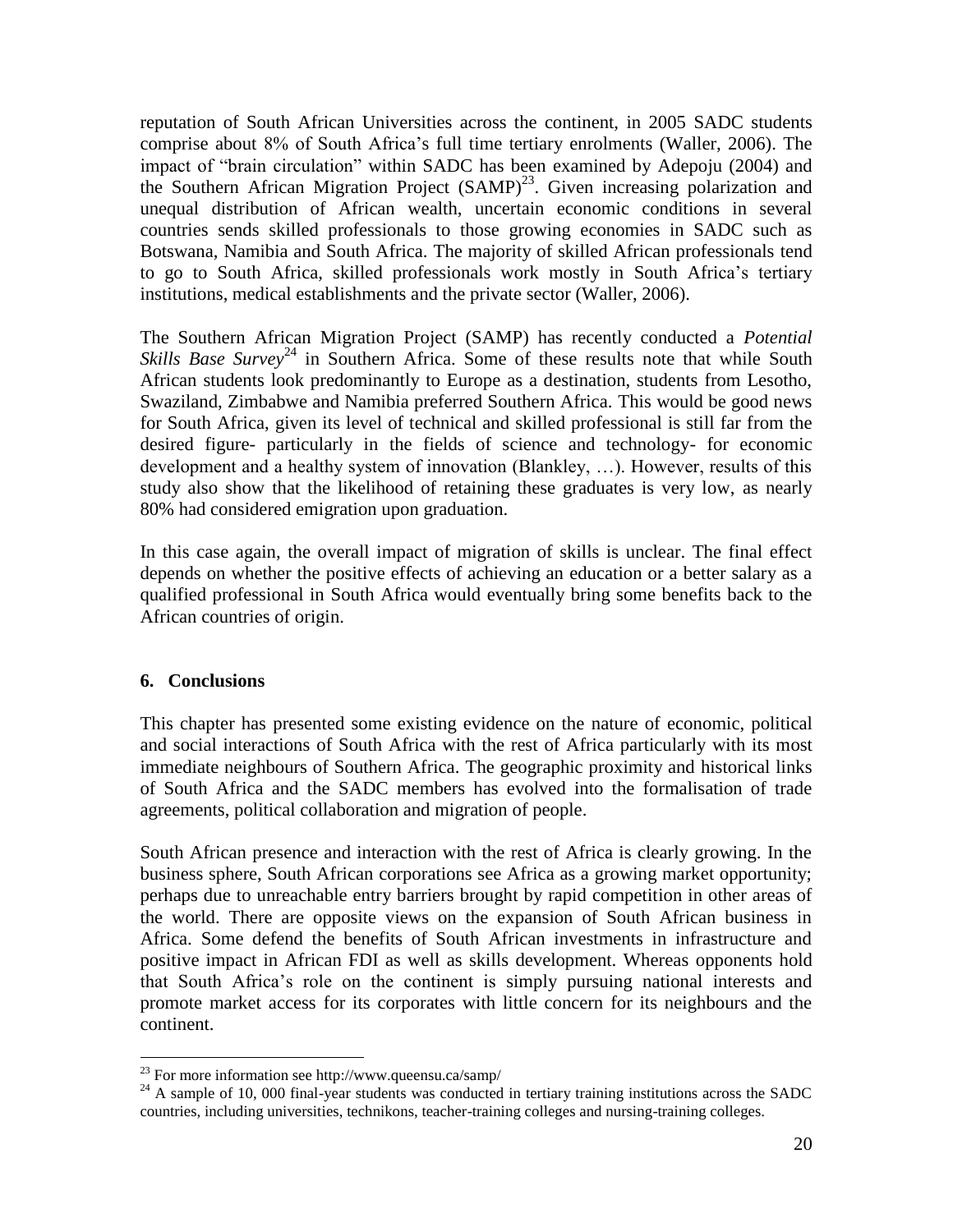South Africa brings opportunities to the innovation systems of other African countries in terms of new products and technologies, investment in strategic sectors, and skills – providing an alternative of achieving adequate education and training perhaps not available in other African countries. At the same time, South African business replace local production and show a large trade imbalance with their African counterparts, attracting a significant part their natural resources as well as their limited skilled professionals. The opportunities and challenges for Africa are there. The direction of the impact might lie in the ability of African states to (1) reinforce African collaboration rather than competition, enhancing the opportunities and reducing the threats, (2) developing mechanisms to bring back the benefits to individual local economies and (3) level up the distribution of political power across the continent.

A more detailed application of the innovation systems approach, would allow the detection of the overall quality and effect of these linkages, in order to detect areas of weakness and strengths. The lessons extracted can help improve discussions on effective African integrations, using an innovation systems perspective.

#### **References**

Adepoju, A. (2004): Adepoju, A. 1 September 2004. "Changing Configurations of Migration in Africa." Migration Information Source. Washington, D.C.: Migration Policy Institute.

African Union. 2003. Draft Strategic Framework for a policy on migration in Africa.

Bond, P. and Kapuya, T., (2006): "Arrogant, disrespectful, aloof and careless" South African Corporations in Africa", Open Society Initiative for Southern Africa.

Business Report, (2005) , Online news: Available at: [http://www.busrep.co.za/index.php?fSectionId=563&fArticleId=2363113.](http://www.busrep.co.za/index.php?fSectionId=563&fArticleId=2363113) Last accessed September 2006.

Daniel, J., Naidoo, V. & Naidu, S. (2003) The South Africans have arrived: postapartheid corporate expansion into Africa. In State of the nation: South Africa 2003- 2004. Daniel, J., Habib, A. & Southall, R. (eds). Cape Town: HSRC Press. 368-390.

Findlay, A.M. (1995): 'Skilled transients'. In: Cohen, R. (editor) The Cambridge Survey of

World Migration. Cambridge University Press, Cambridge, 515-522.

Freeman, C. (1982) "Technological Infrastructure and International Competitiveness", Draft paper submitted to OECD, Science, Technology and Competitiveness, (mimeo)